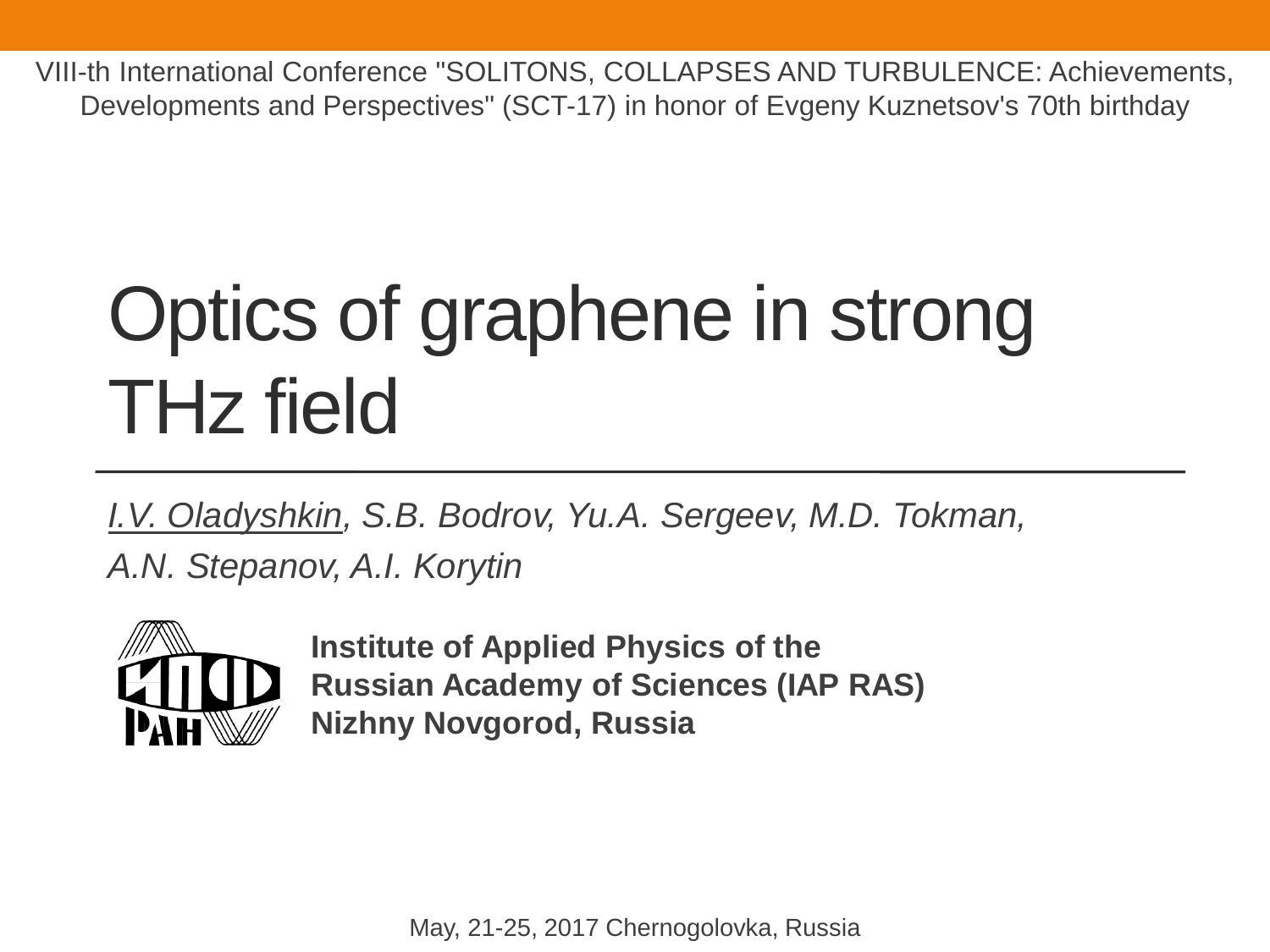# **Outline**

- Introduction: ultrafast carrier dynamics in graphene
- Graphene "luminescence" in THz field
	- idea: electron-hole pair production
	- experiment
- Second harmonic generation in THz field
	- experimental data
	- possible theoretical model
- Future plans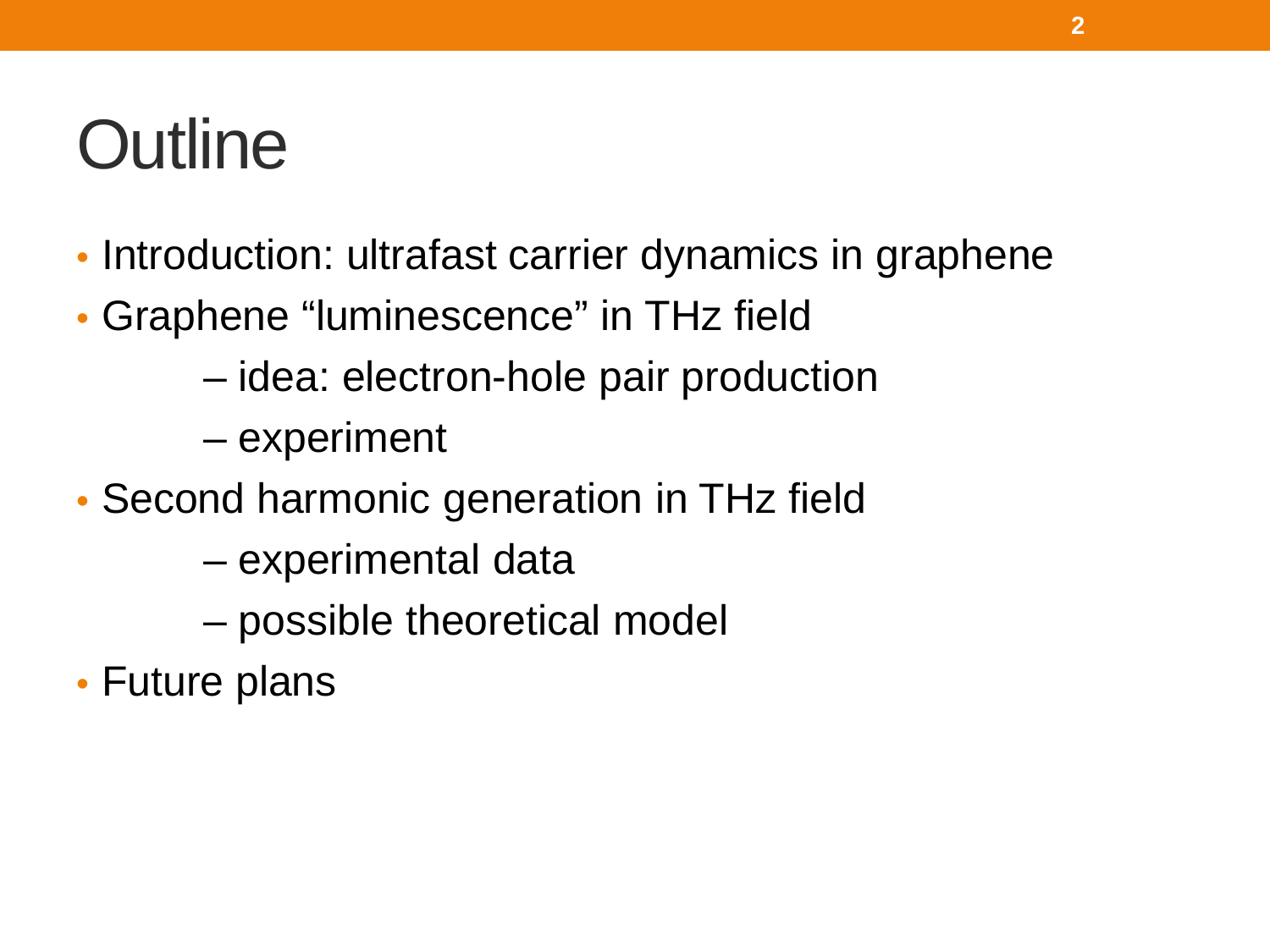Linear dispersion relation in graphene

### strong nonlinear effects?

$$
\mathbf{W}_{c,v} = \pm \hbar v_F \sqrt{k_x^2 + k_y^2}
$$

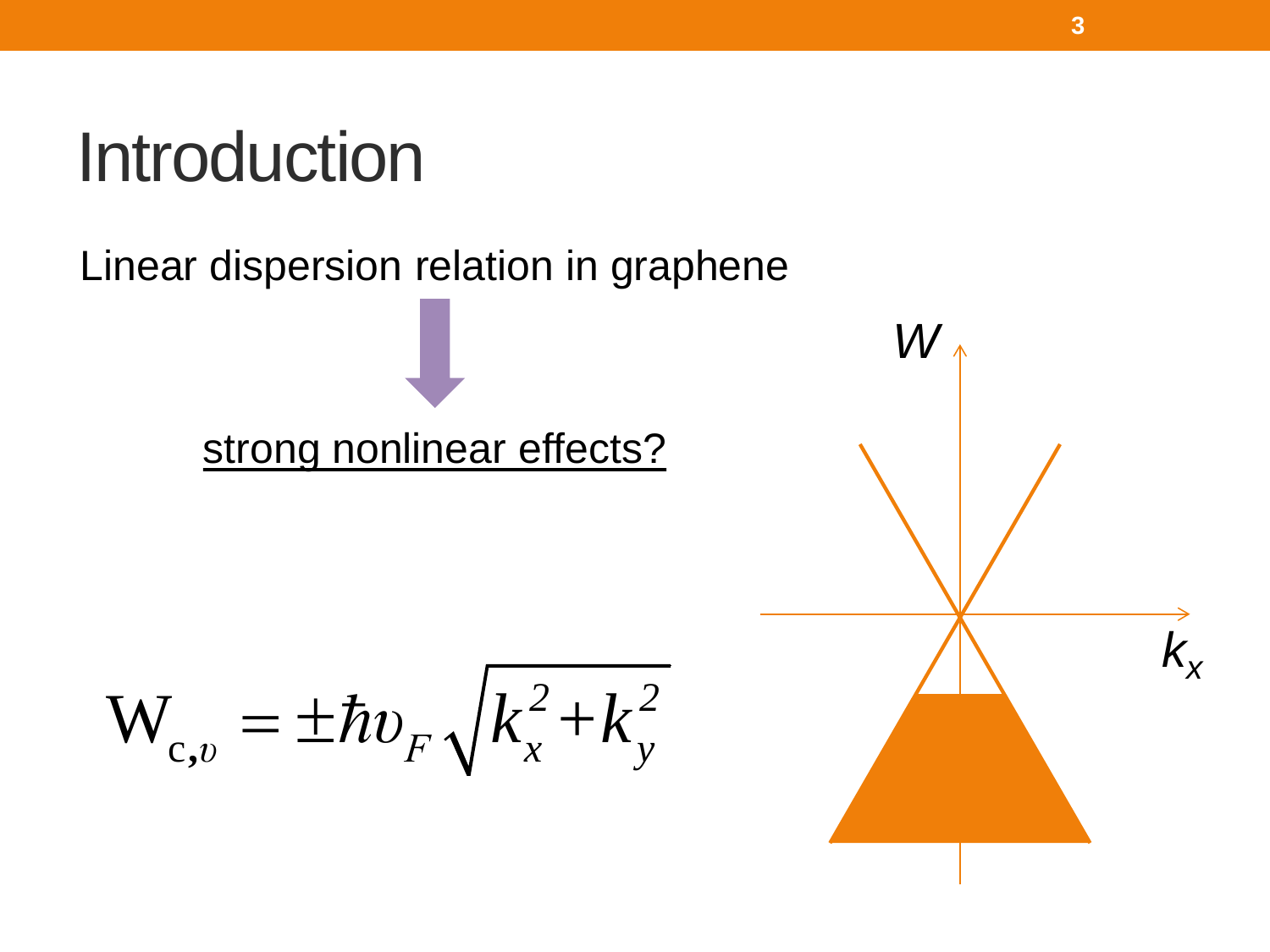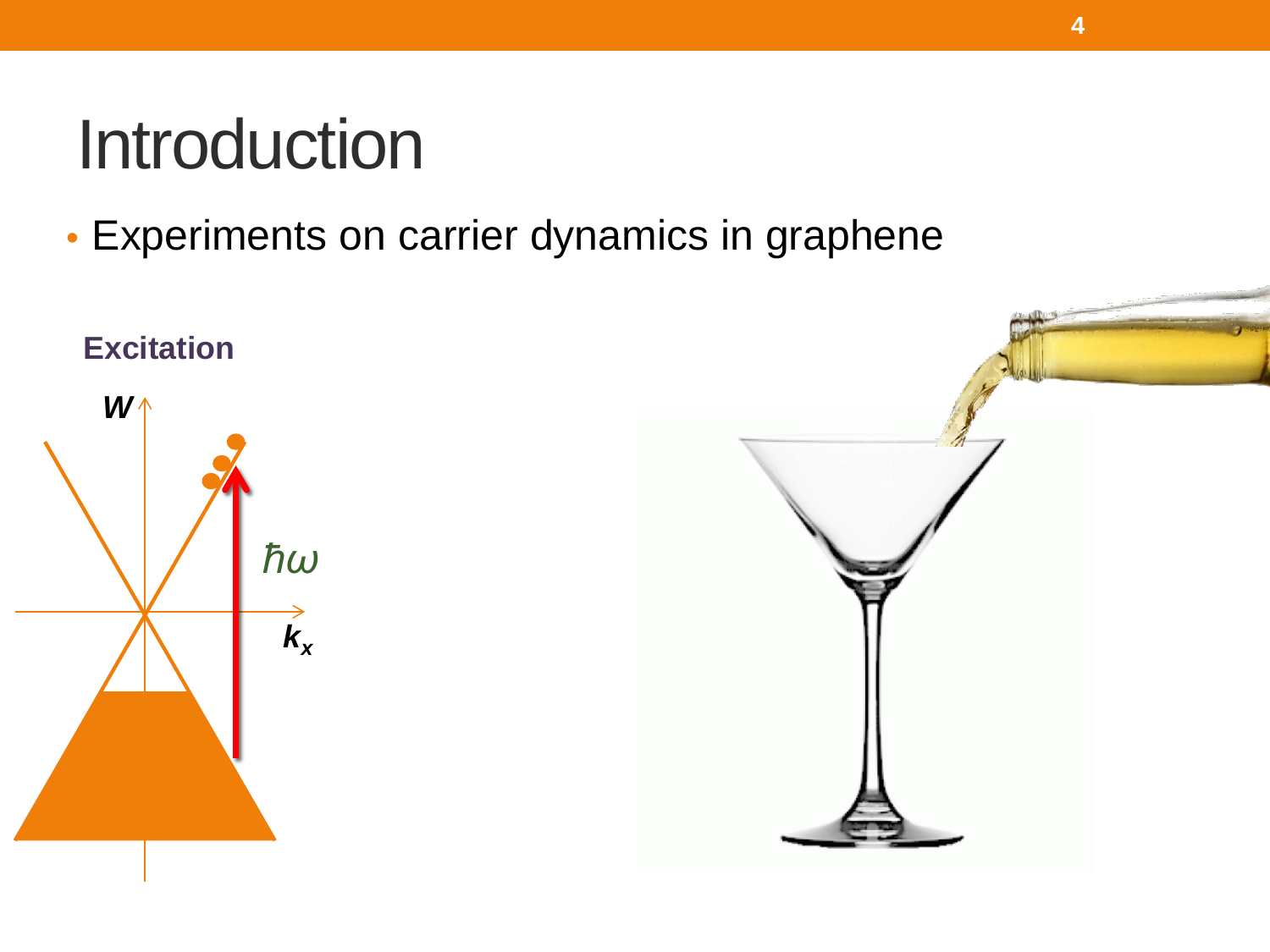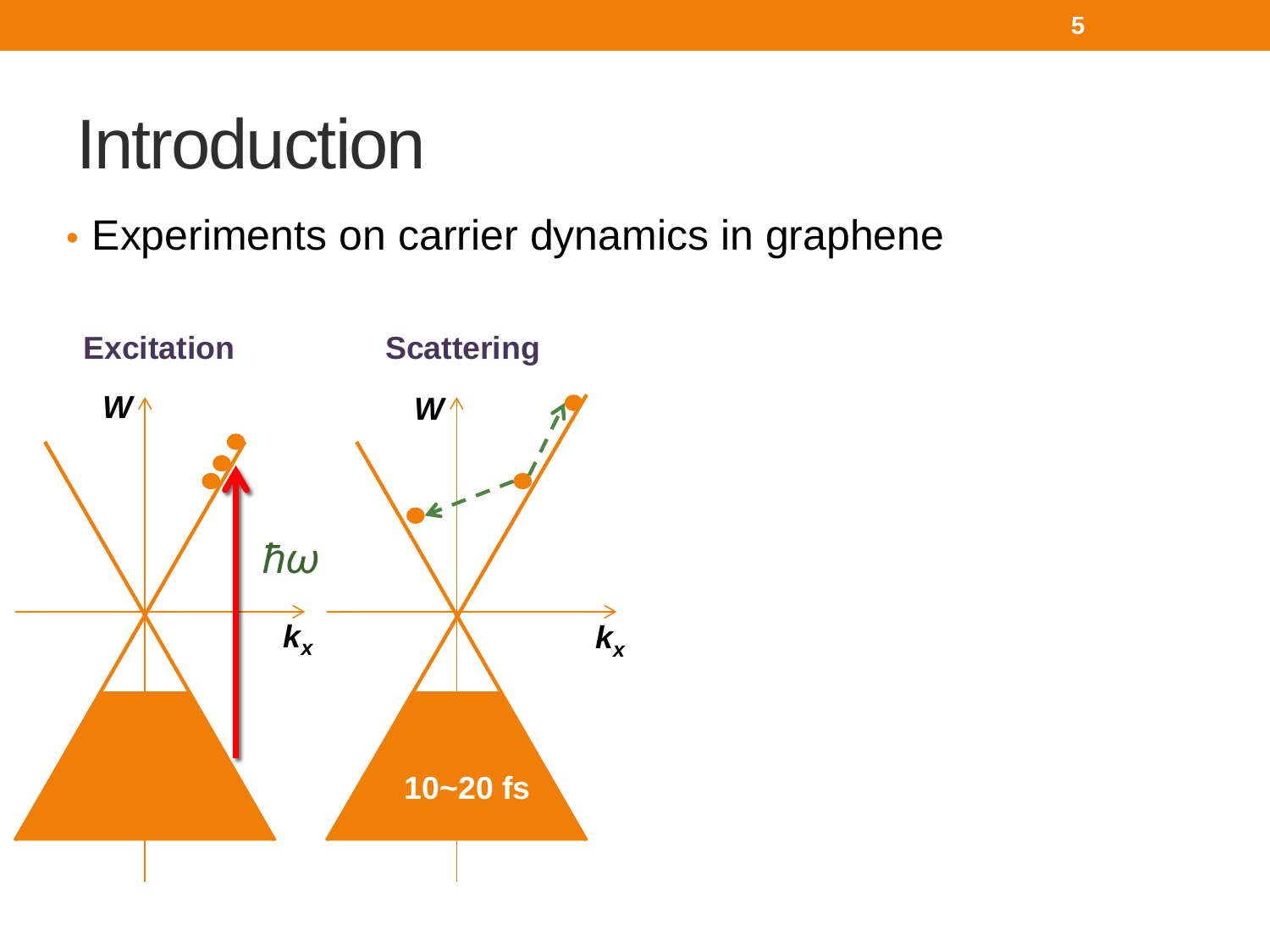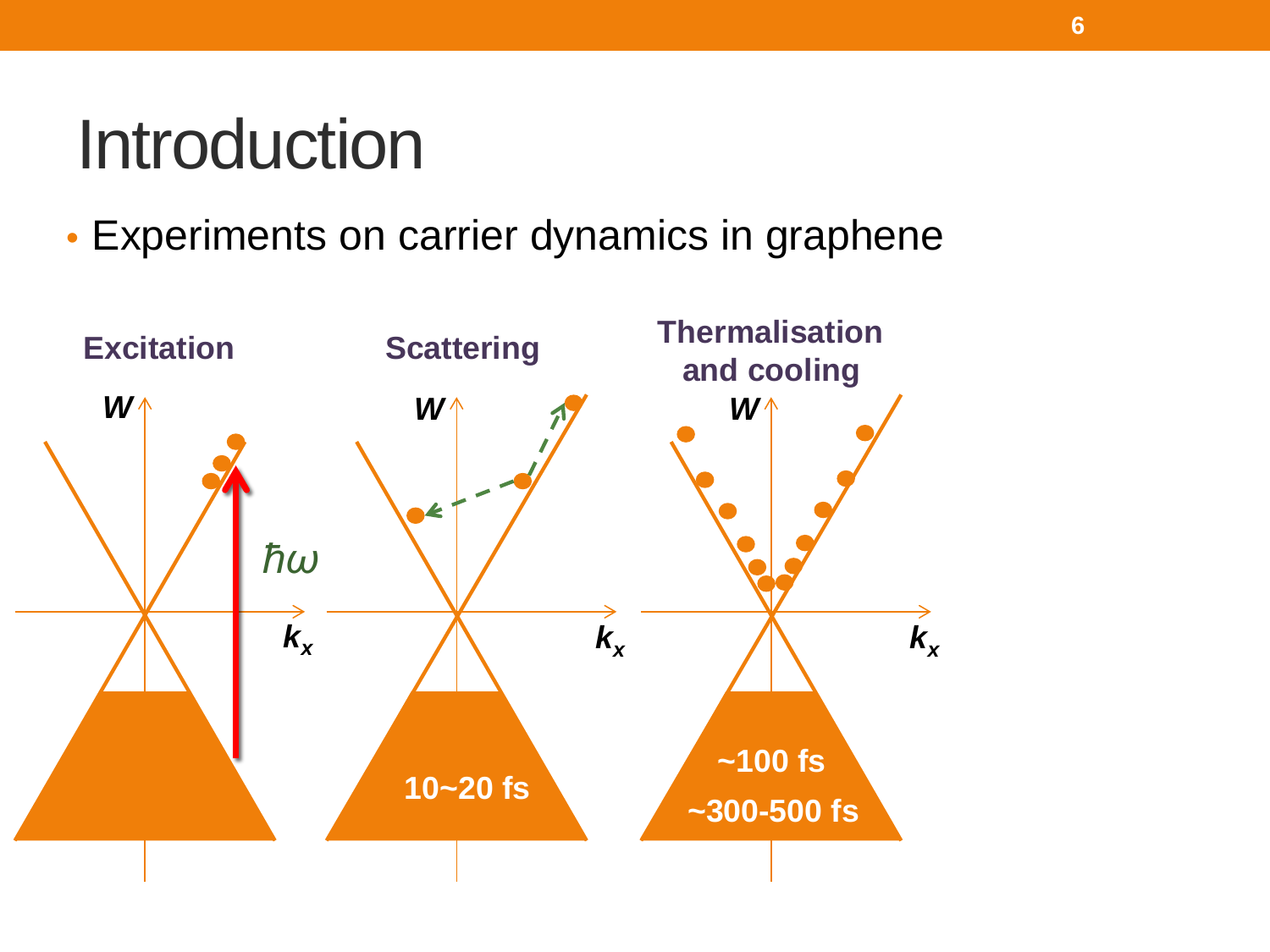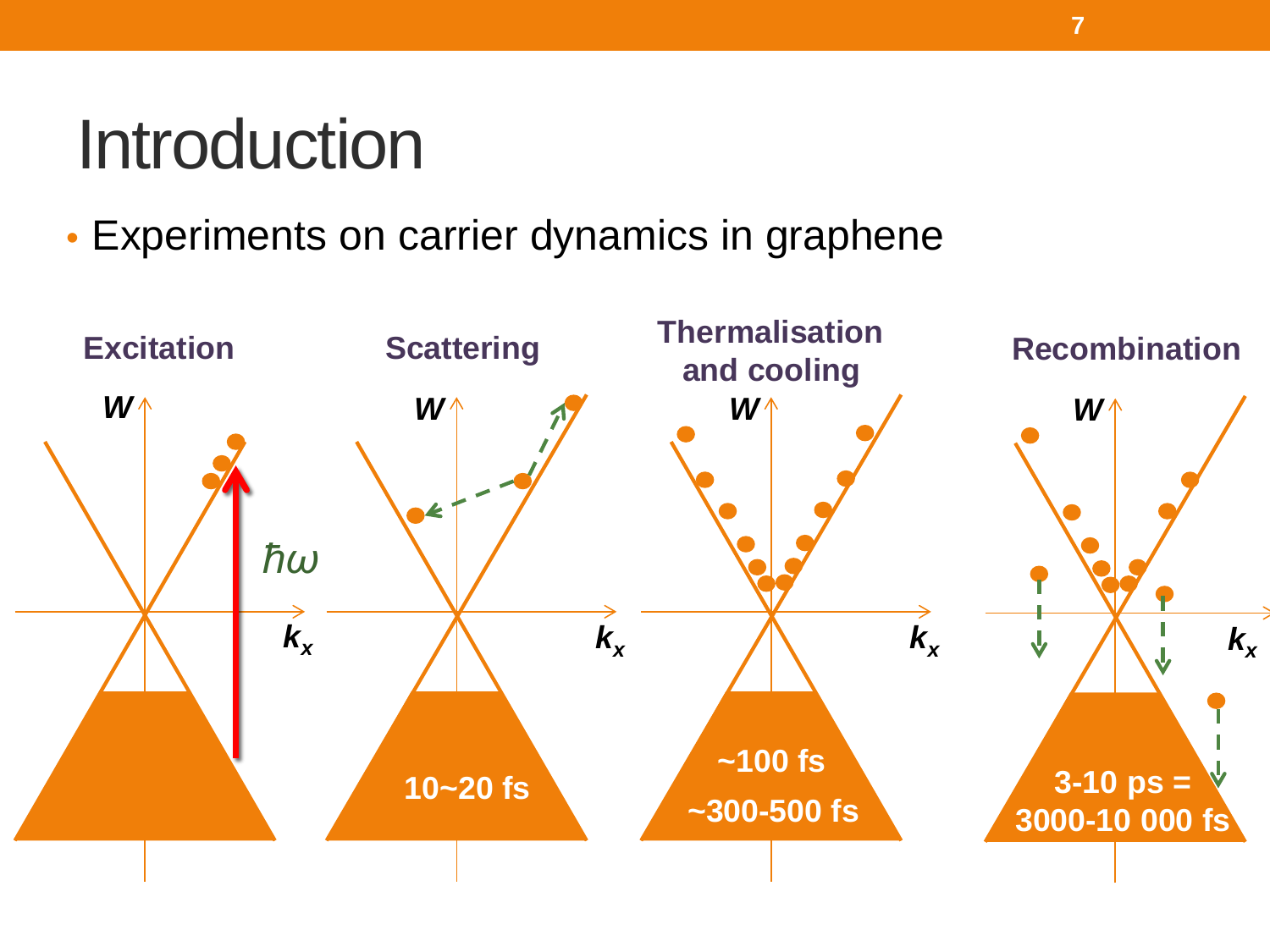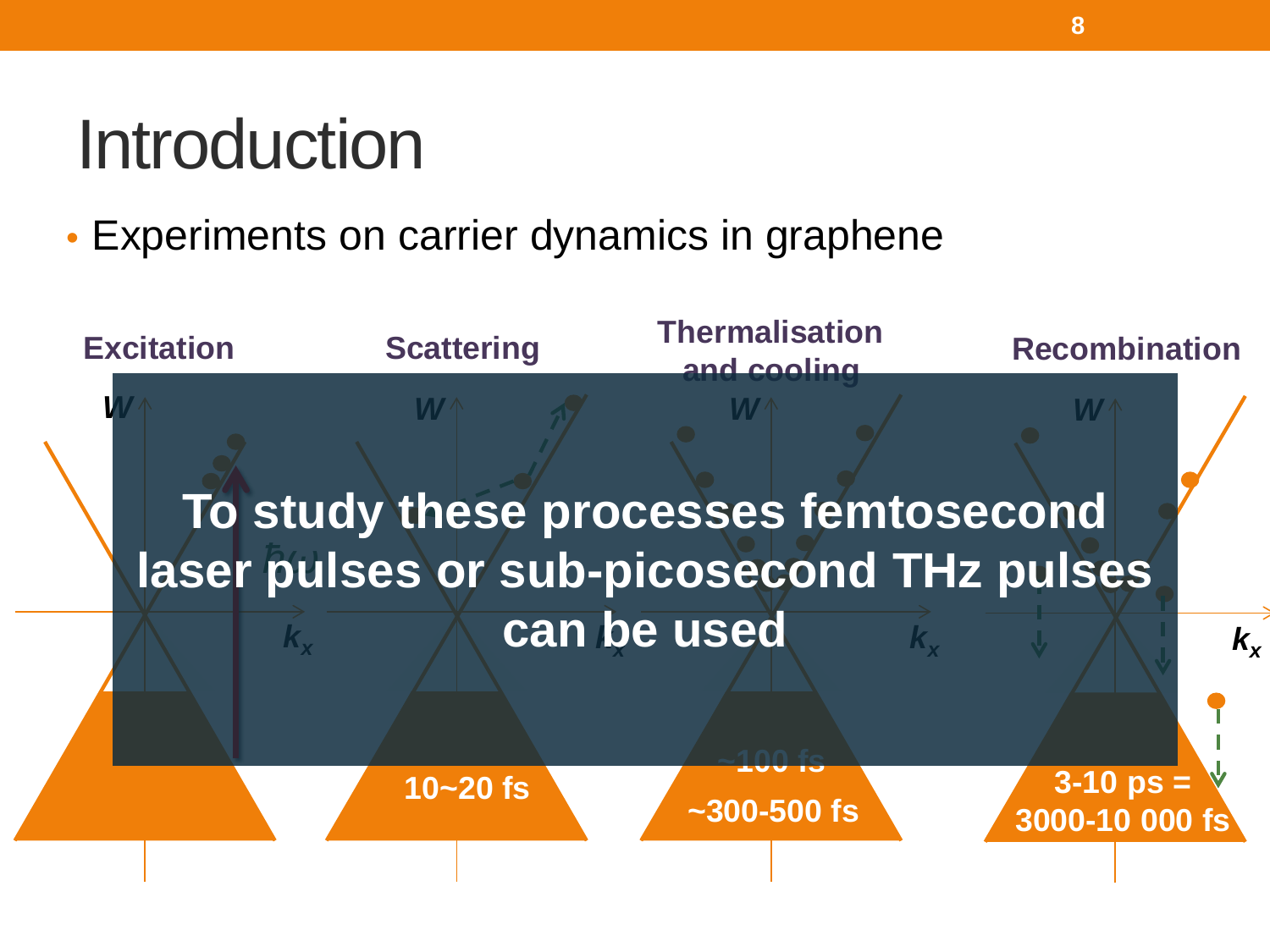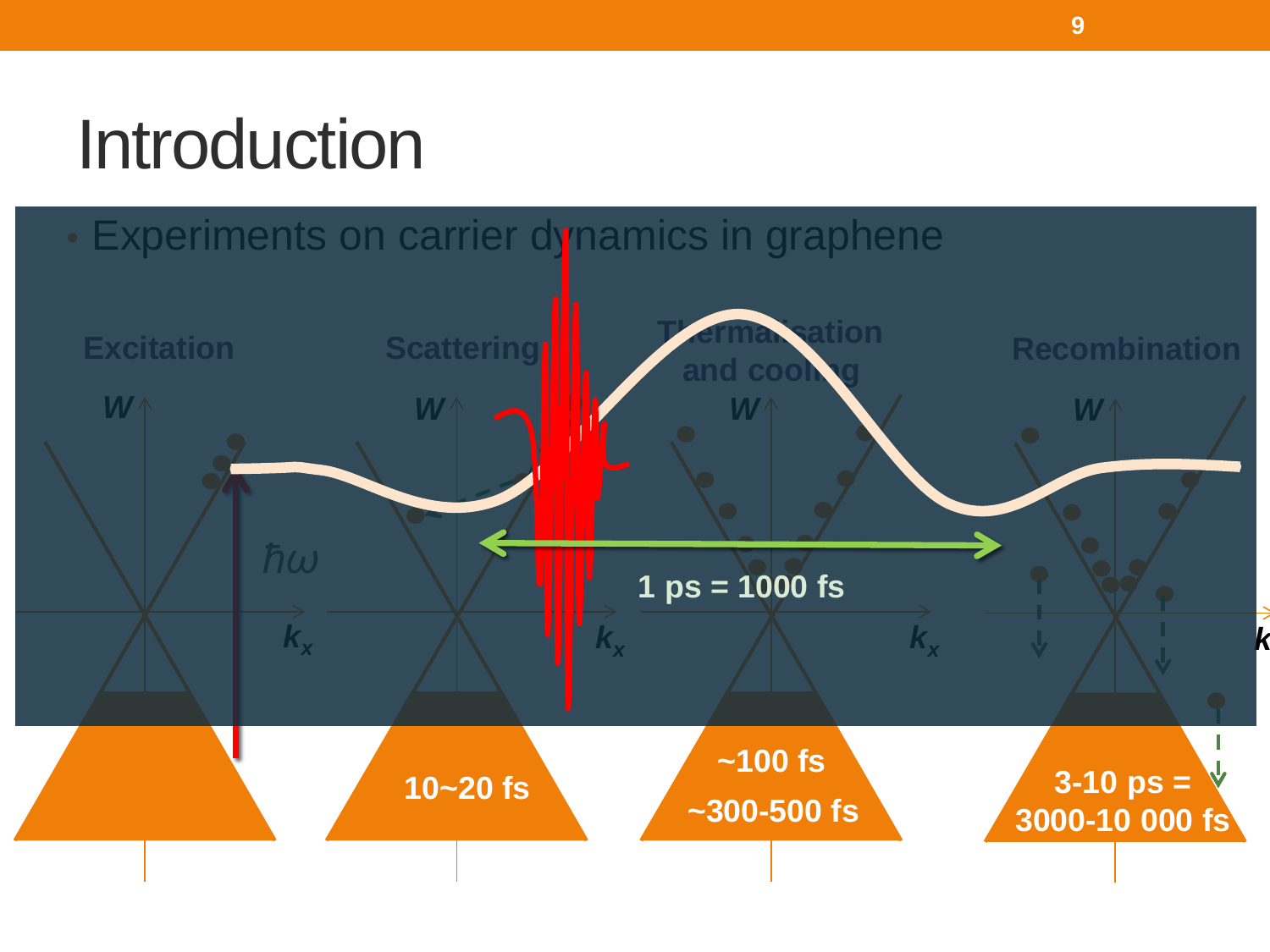### Introduction: photoluminescence

PRL 105, 127404 (2010)

PHYSICAL REVIEW LETTERS

week ending 17 SEPTEMBER 2010

#### **Ultrafast Photoluminescence from Graphene**

Chun Hung Lui (呂振鴻), <sup>1</sup> Kin Fai Mak, <sup>1</sup> Jie Shan, <sup>2</sup> and Tony F. Heinz<sup>1,\*</sup>

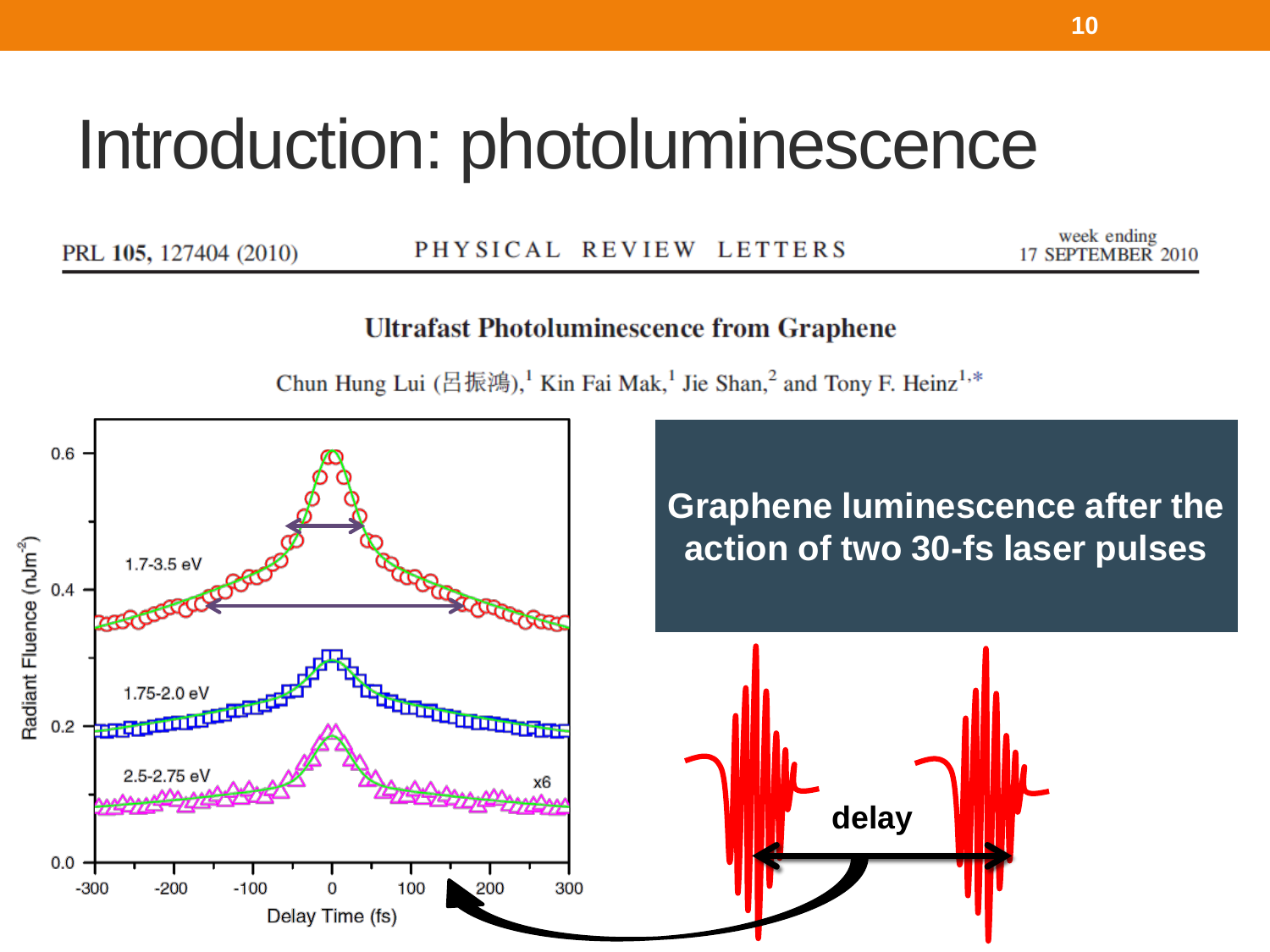# Introduction: THz action

PRL 109, 166603 (2012)

#### PHYSICAL REVIEW LETTERS

week ending<br>19 OCTOBER 2012

#### Ultrafast Carrier Dynamics in Graphene under a High Electric Field

Shuntaro Tani, 1,2,\* François Blanchard, <sup>2,3</sup> and Koichiro Tanaka<sup>1,2,3,†</sup>

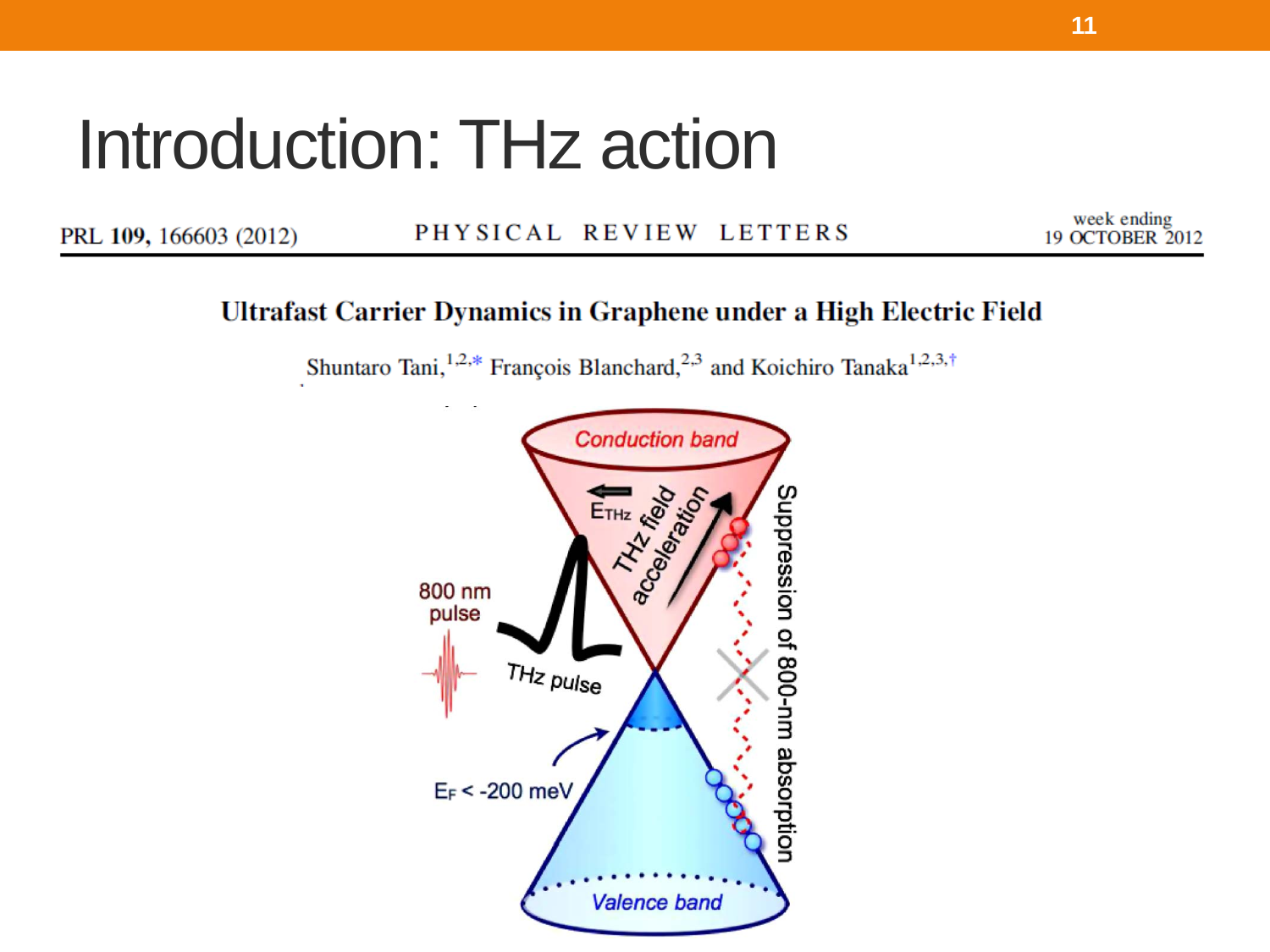# Introduction: THz action

PRL 109, 166603 (2012)

PHYSICAL REVIEW LETTERS

week ending 19 OCTOBER 2012

#### Ultrafast Carrier Dynamics in Graphene under a High Electric Field

Shuntaro Tani, <sup>1,2,\*</sup> François Blanchard,<sup>2,3</sup> and Koichiro Tanaka<sup>1,2,3,†</sup>

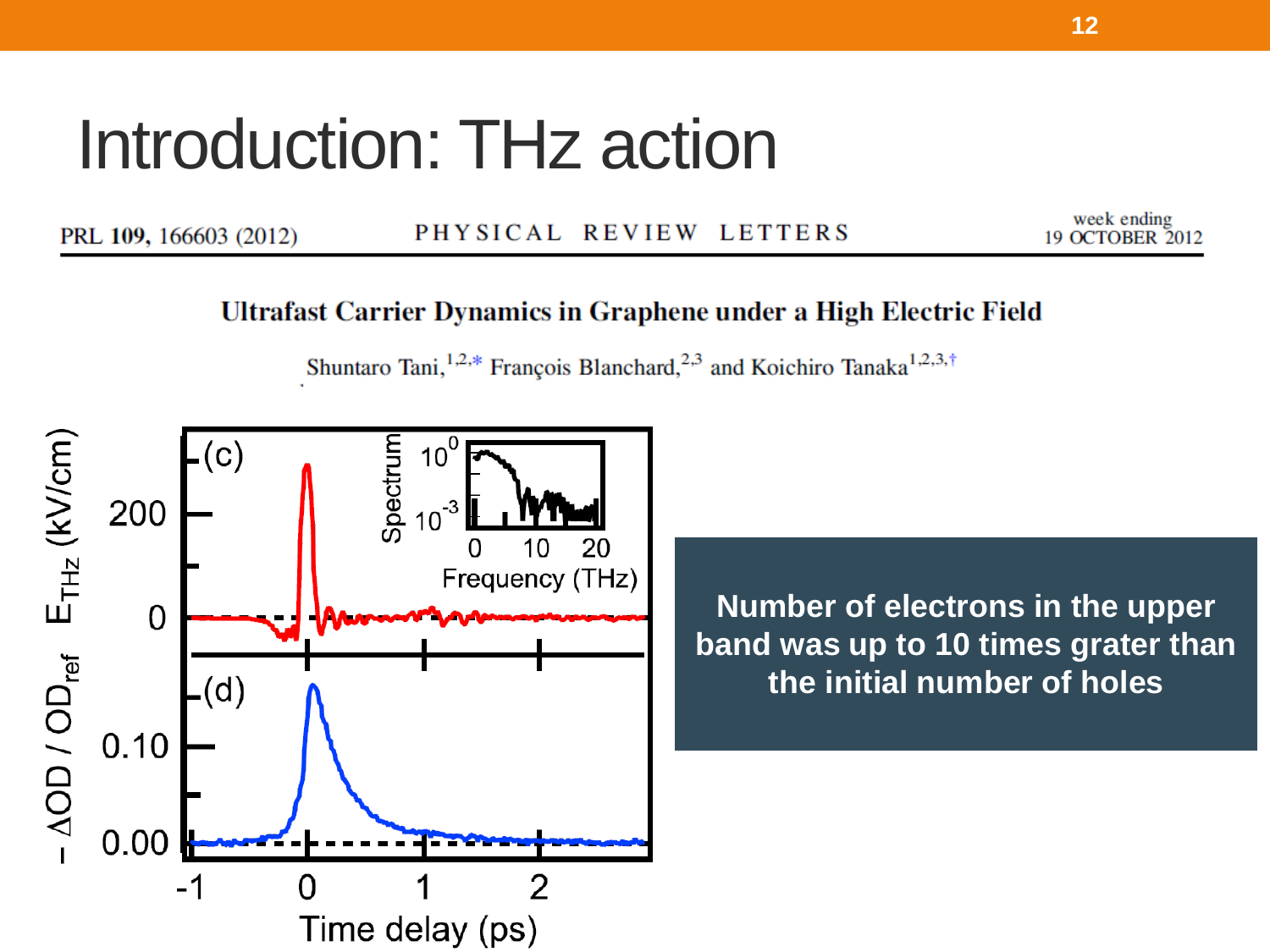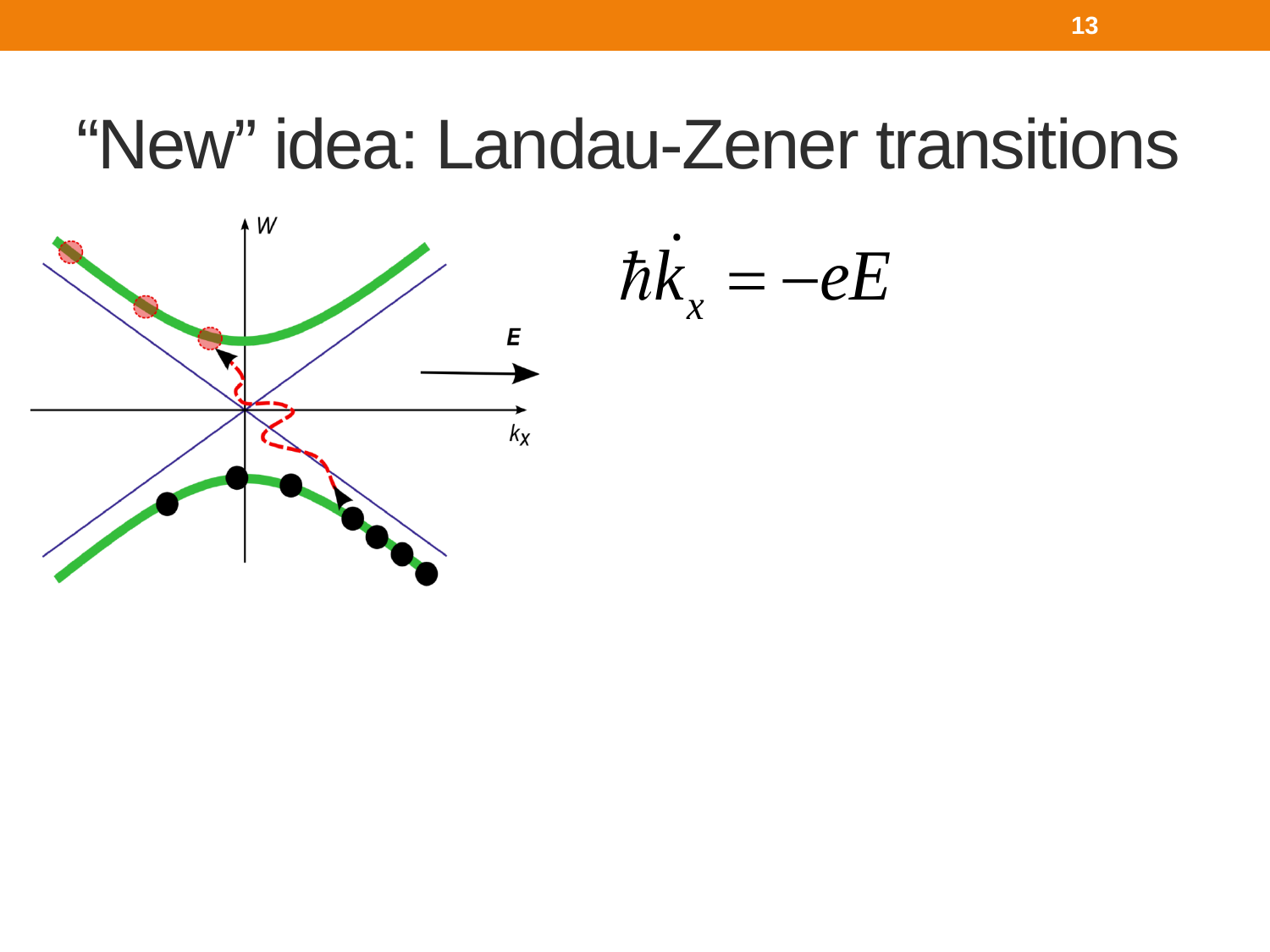

$$
\hbar \dot{K}_x = -eE
$$
  
\n
$$
P_{LZ} = \exp(-2\pi \Gamma)
$$
  
\n
$$
\Gamma = \hbar^{-1} (\Delta W_{min}/2)^2 |\partial (W_{+} - W_{-})/\partial t|^{-1}
$$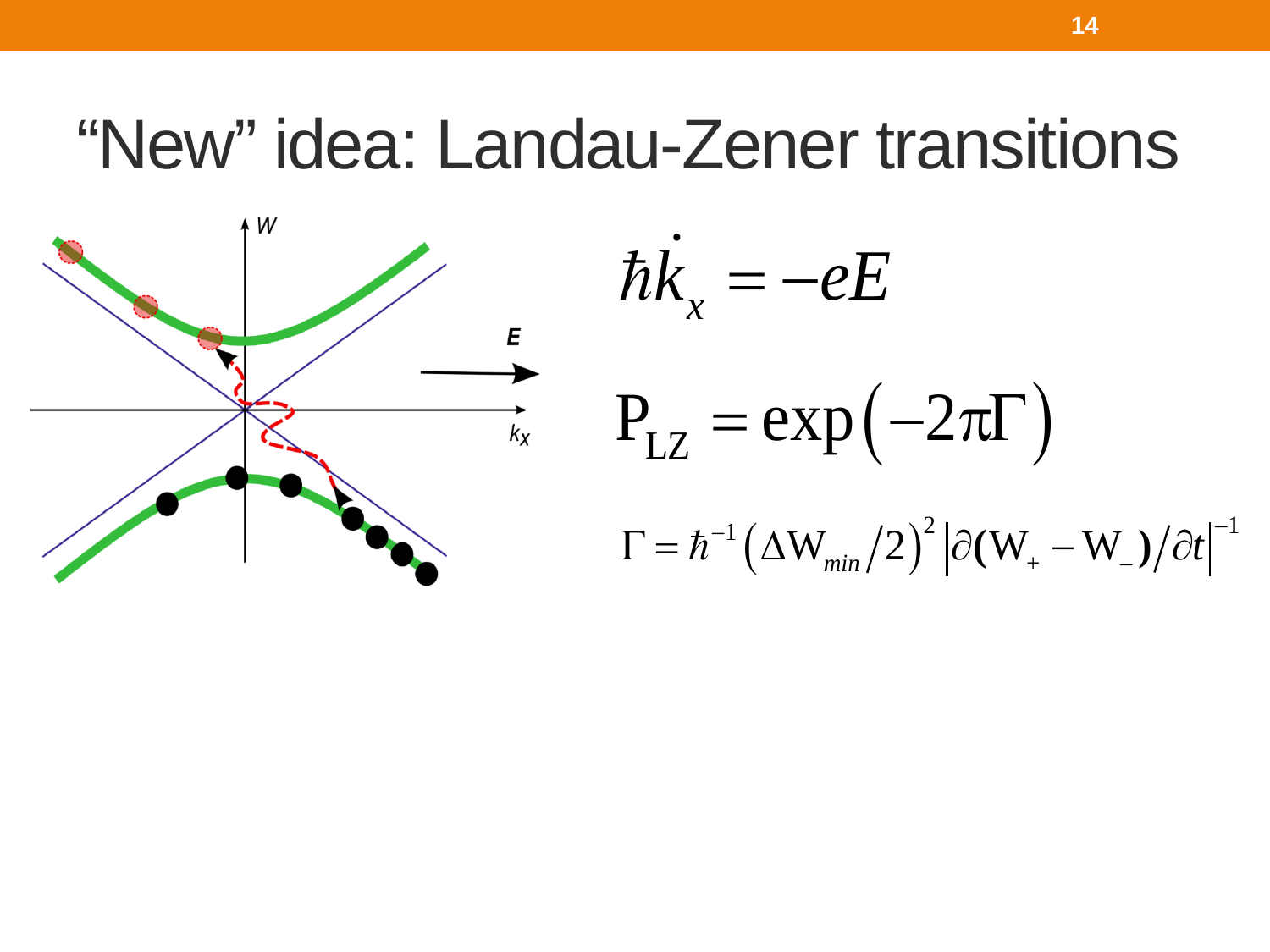

$$
\hbar \dot{K}_x = -eE
$$
  
\n
$$
P_{LZ} = \exp(-2\pi \Gamma)
$$
  
\n
$$
\Gamma = \hbar^{-1} (\Delta W_{min}/2)^2 |\partial (W_{+} - W_{-})/\partial t|^{-1}
$$

$$
\longrightarrow P_{LZ} = \exp(-\pi \hbar v_F k_y^2/|eE|)
$$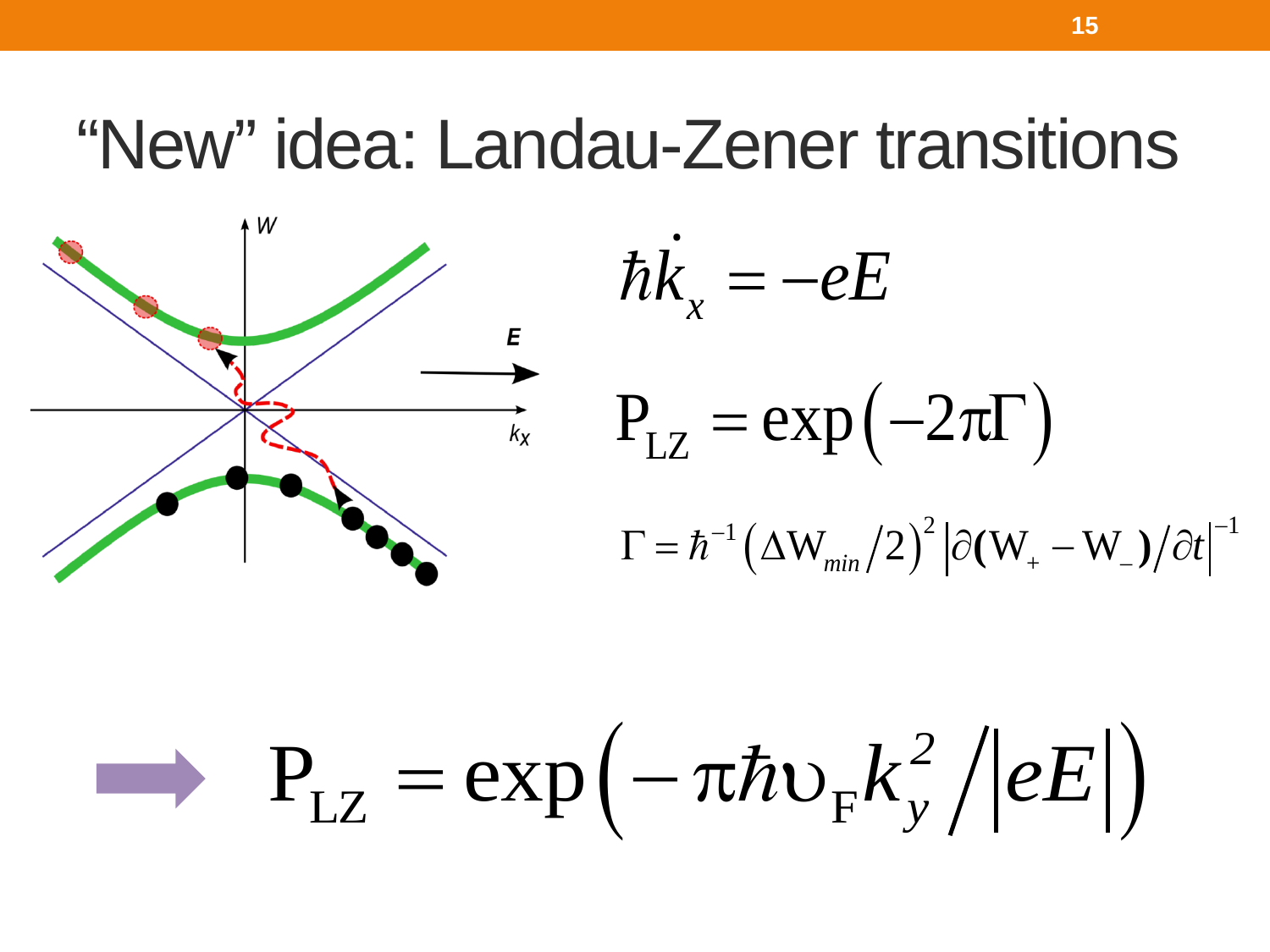

THz-induced population inversion => spontaneous emission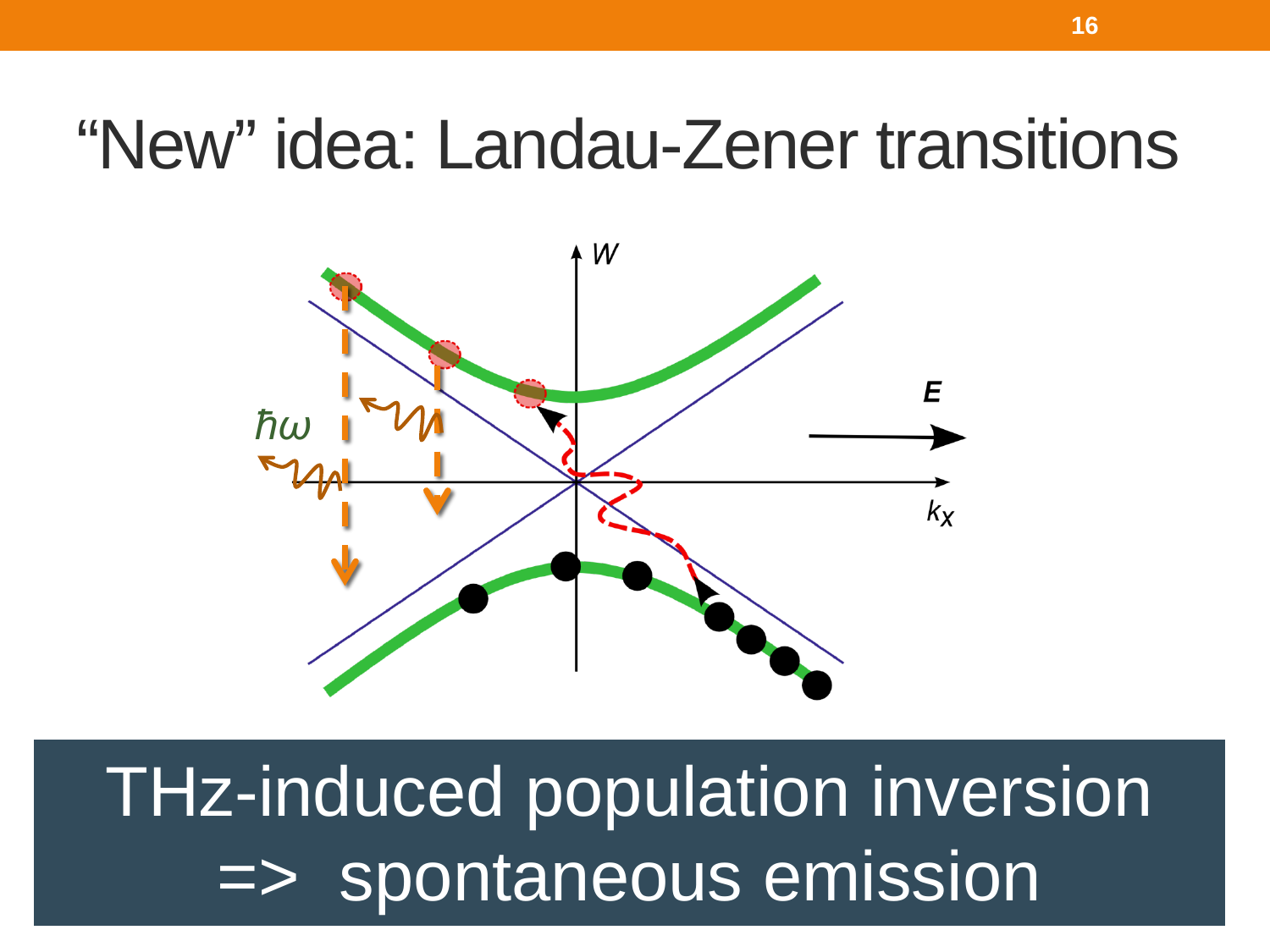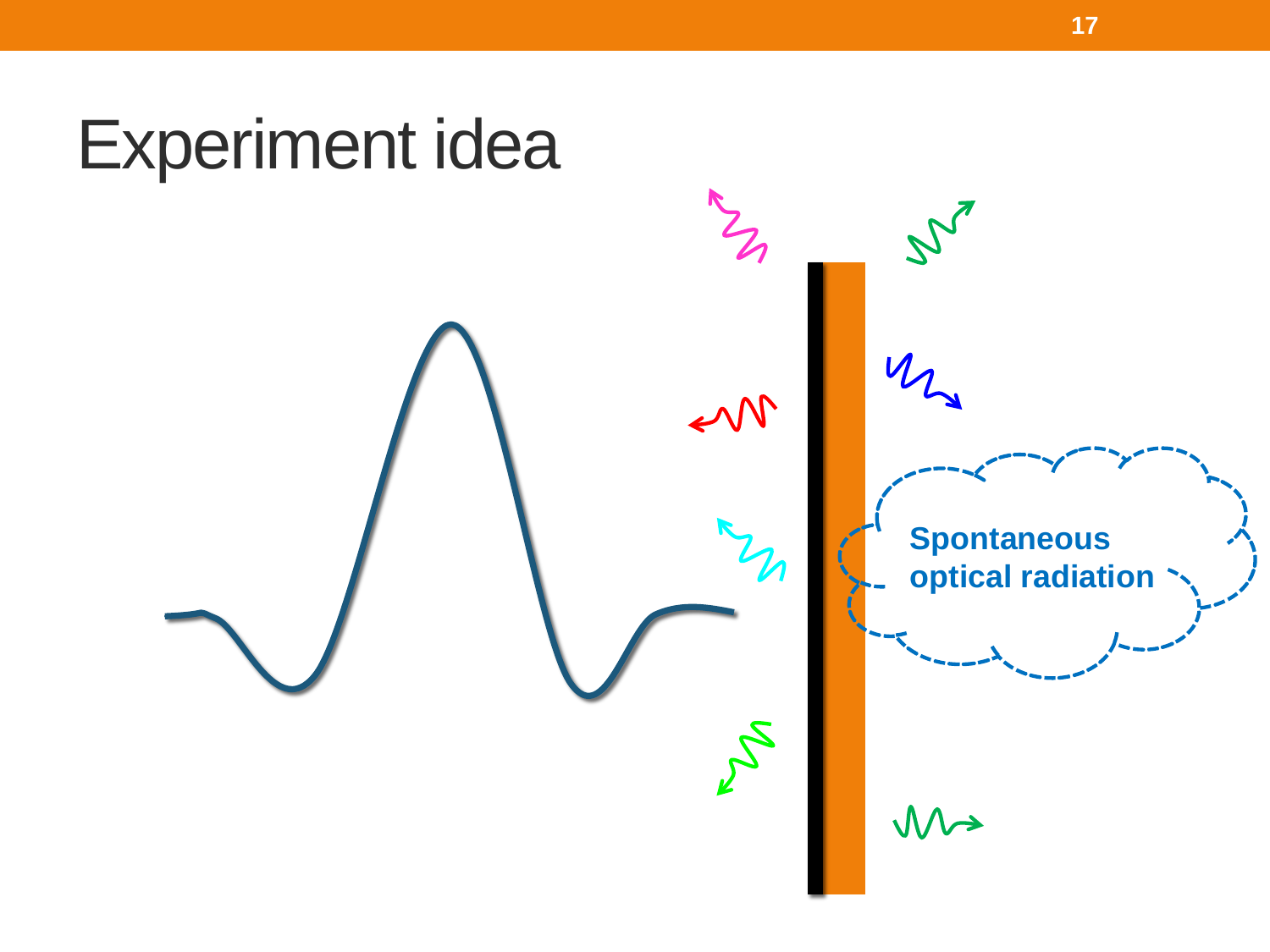### Experimental setup



### Detection range: from 350 nm to 600 nm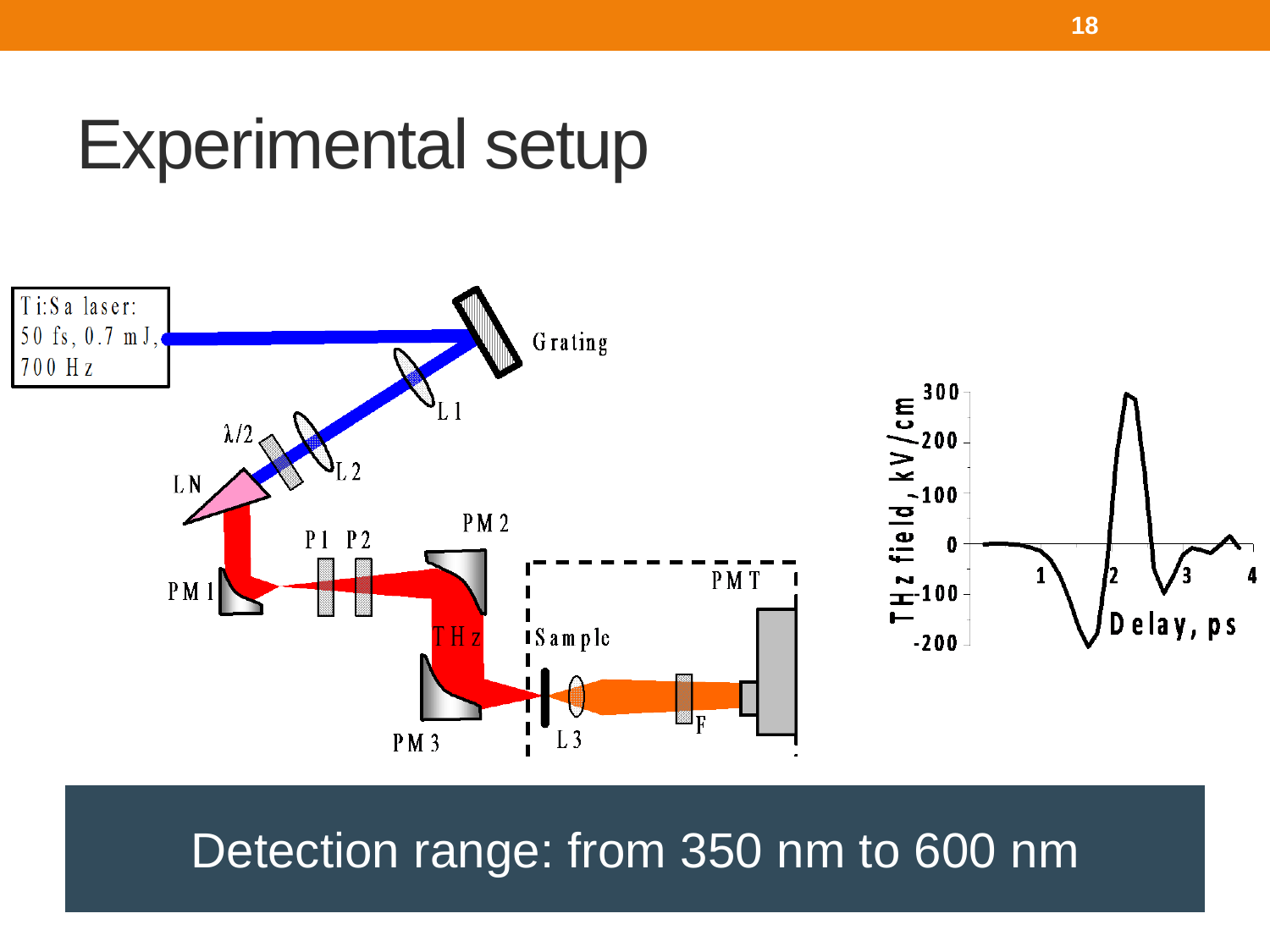### Spontaneous optical emission

- Photons up to 3.5 eV observed
- Radiation pattern is almost spherical
- \* Photons are partially polarized – because the electron distribution is asymmetric?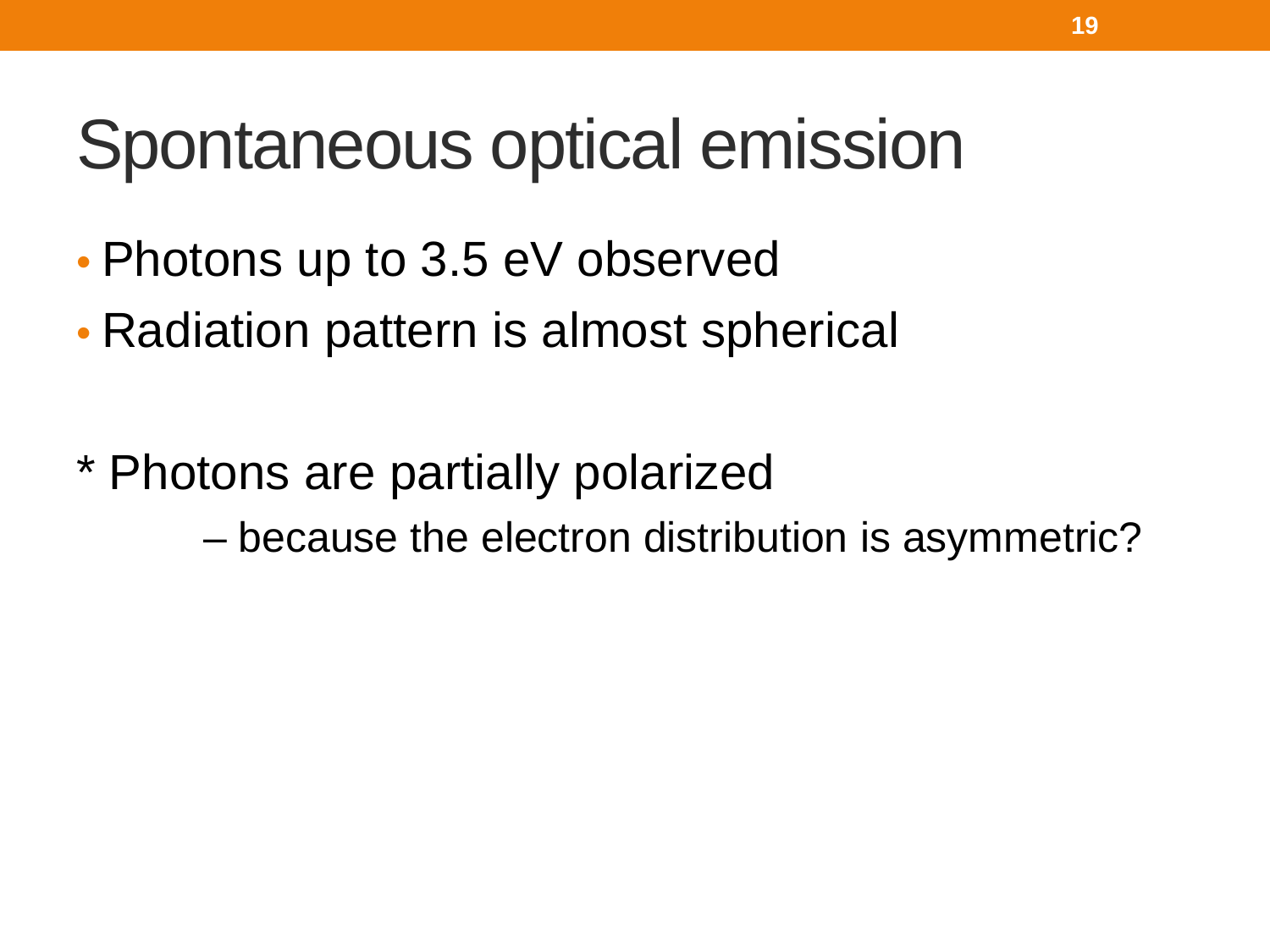### Spontaneous optical emission

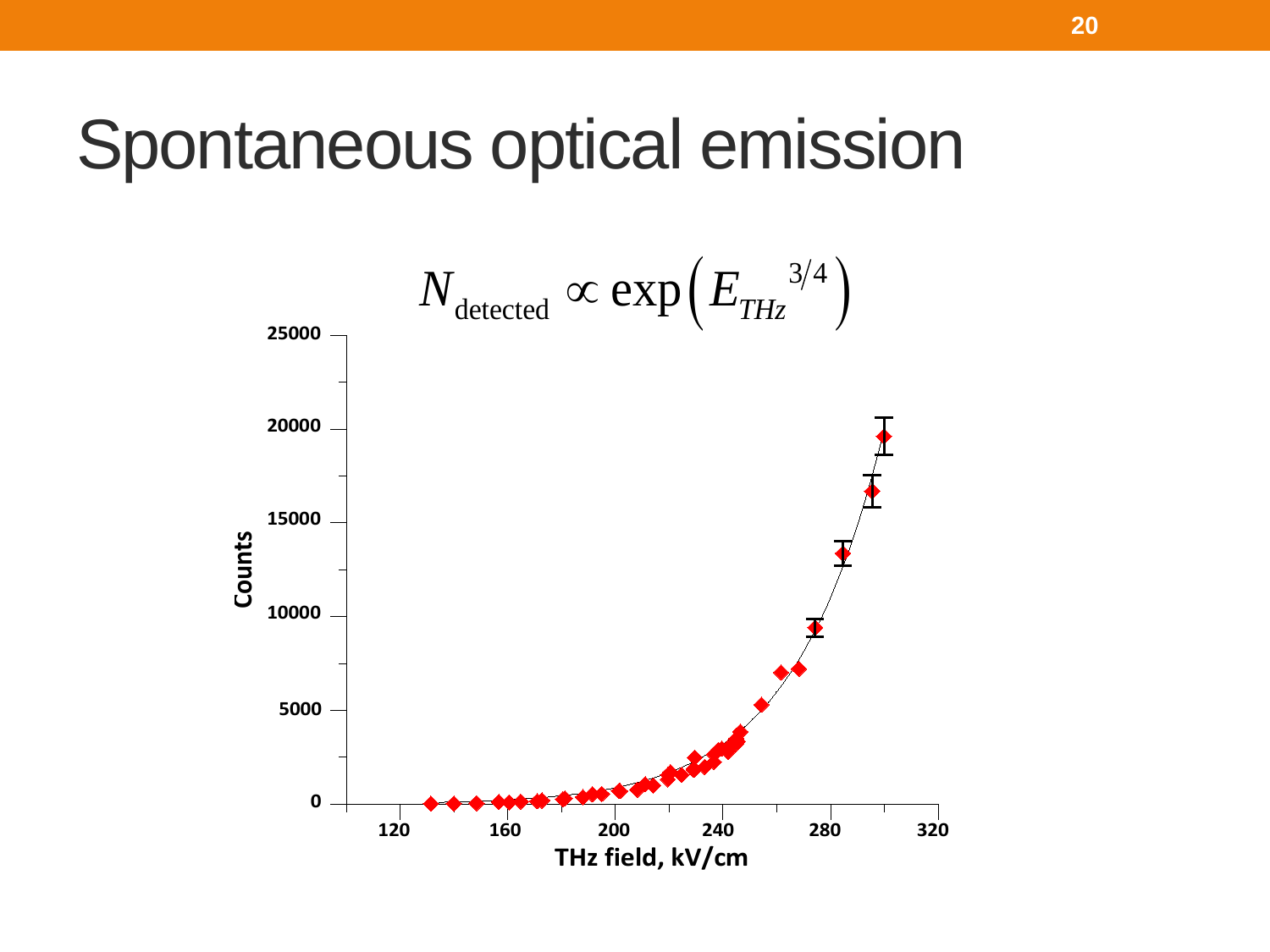### Spontaneous optical emission

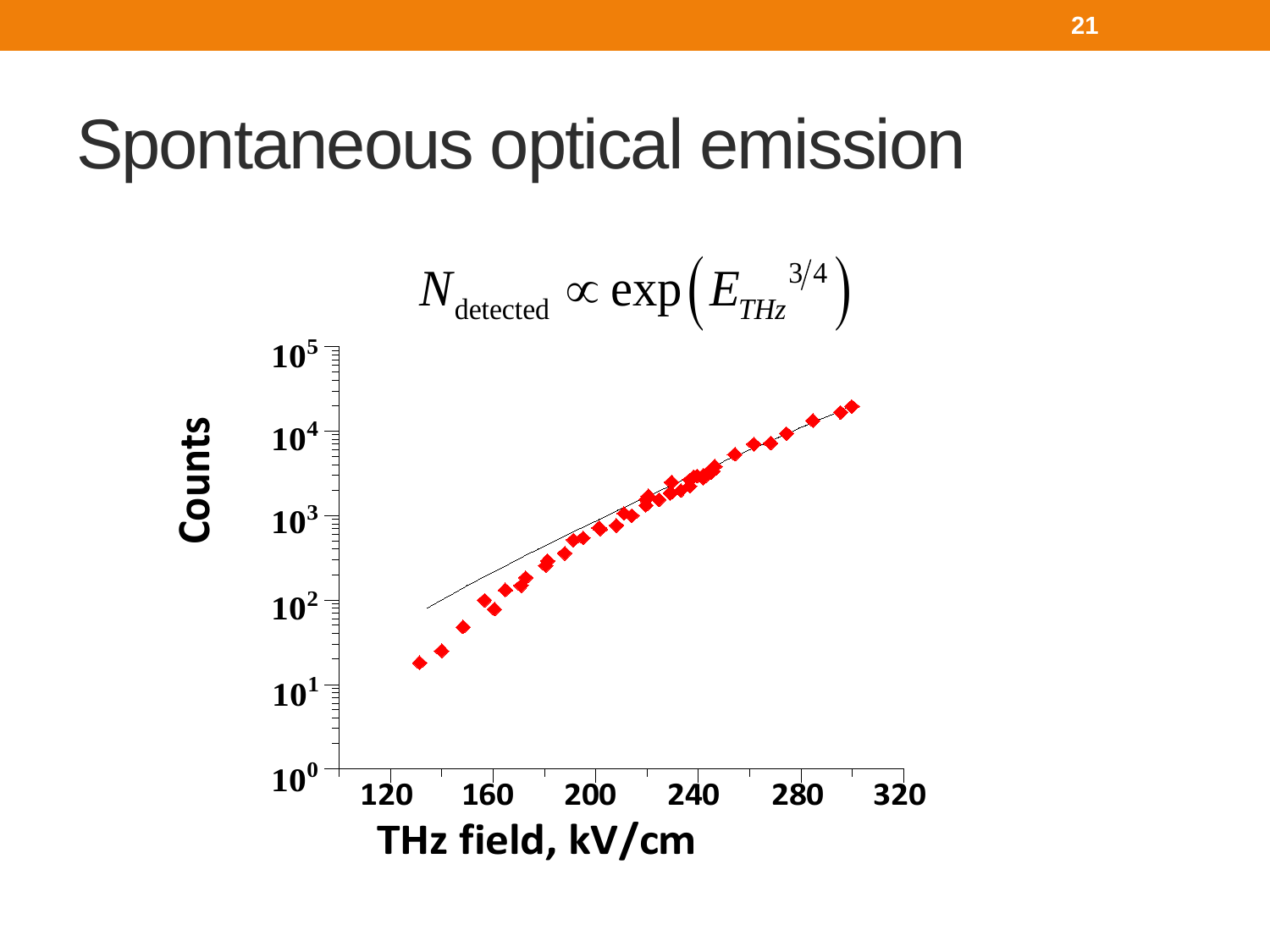### Spontaneous optical emission: spectrum

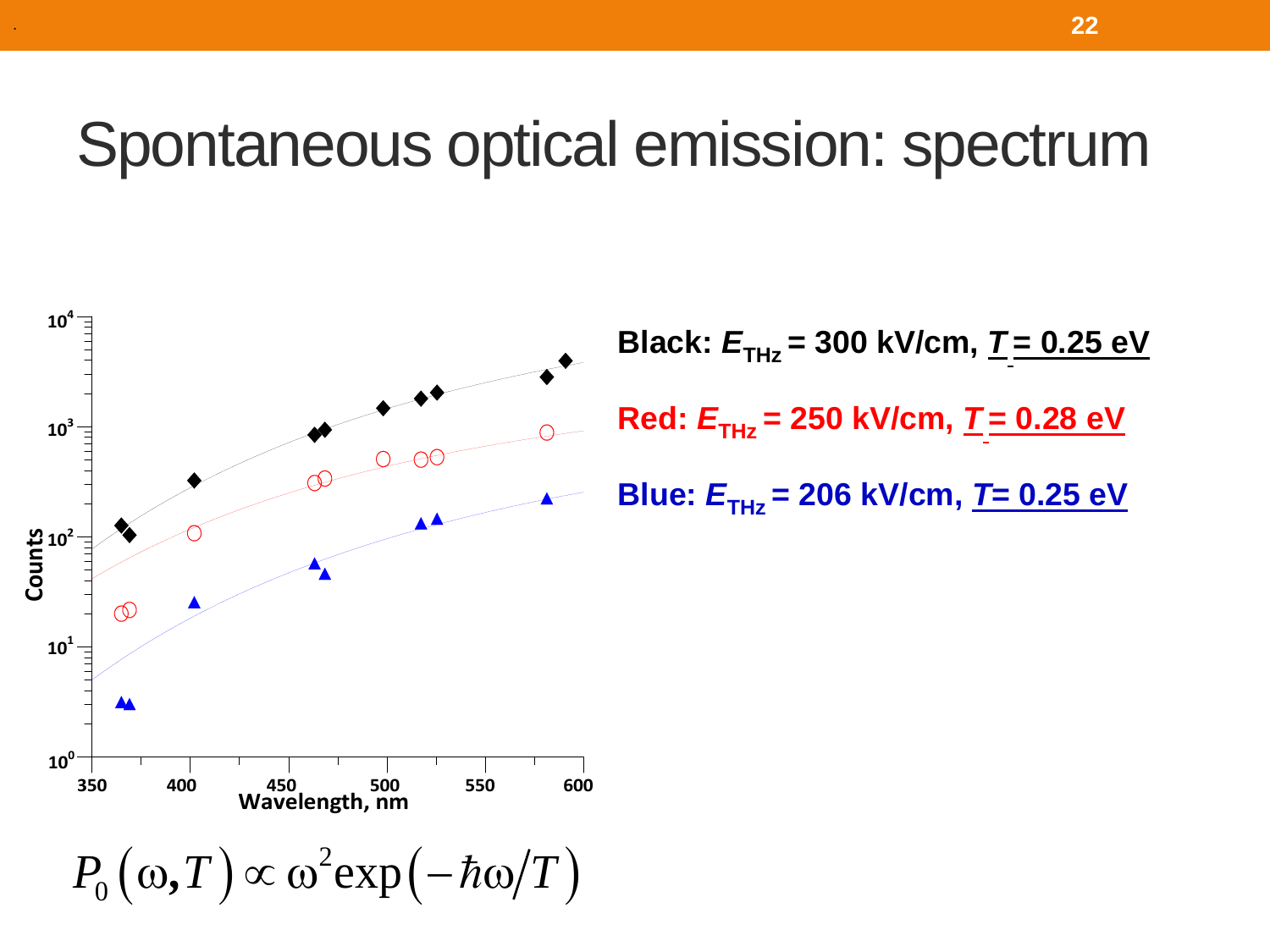### Spontaneous optical emission: spectrum

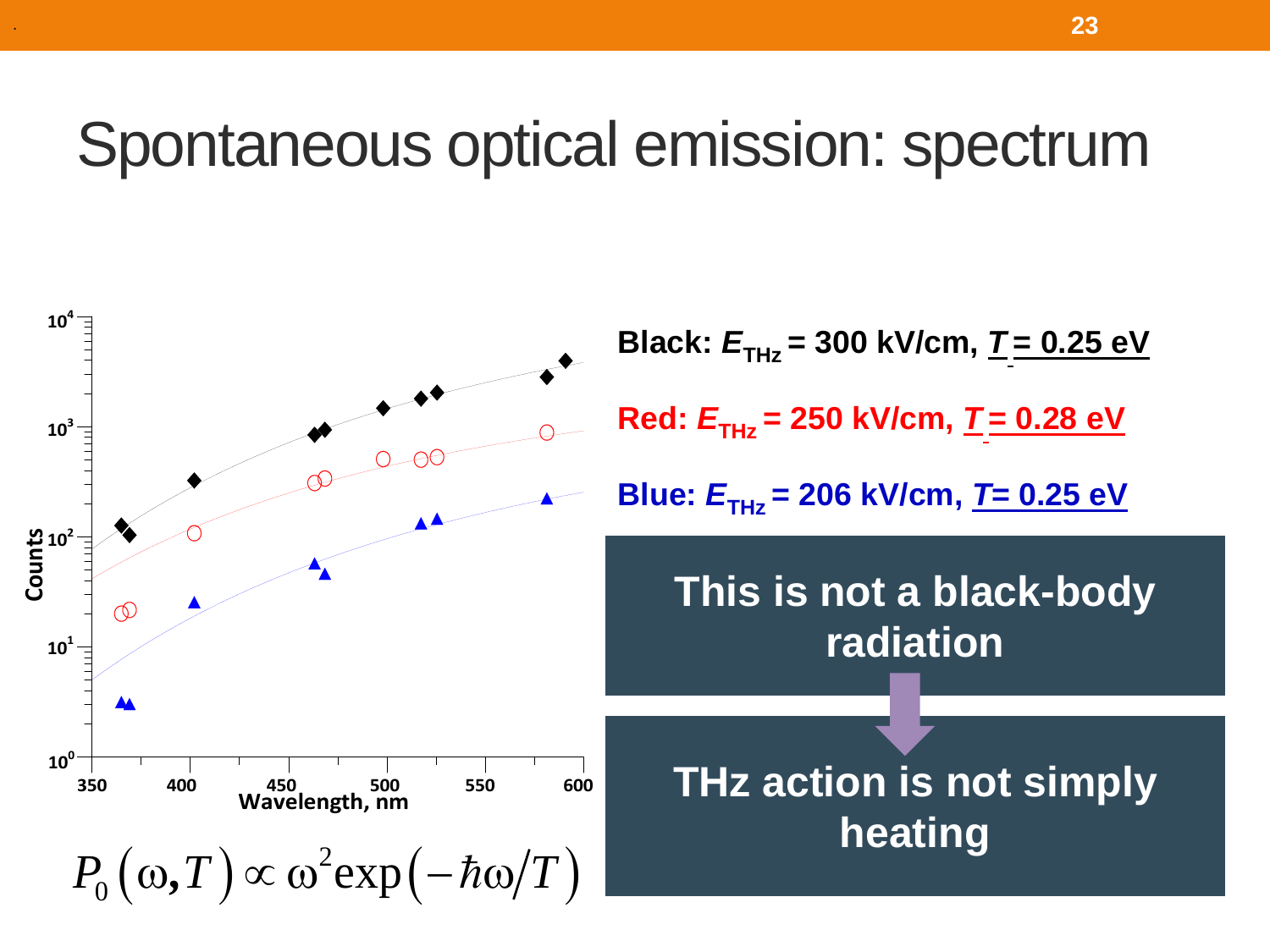### Spontaneous emission: bi-Fermi model

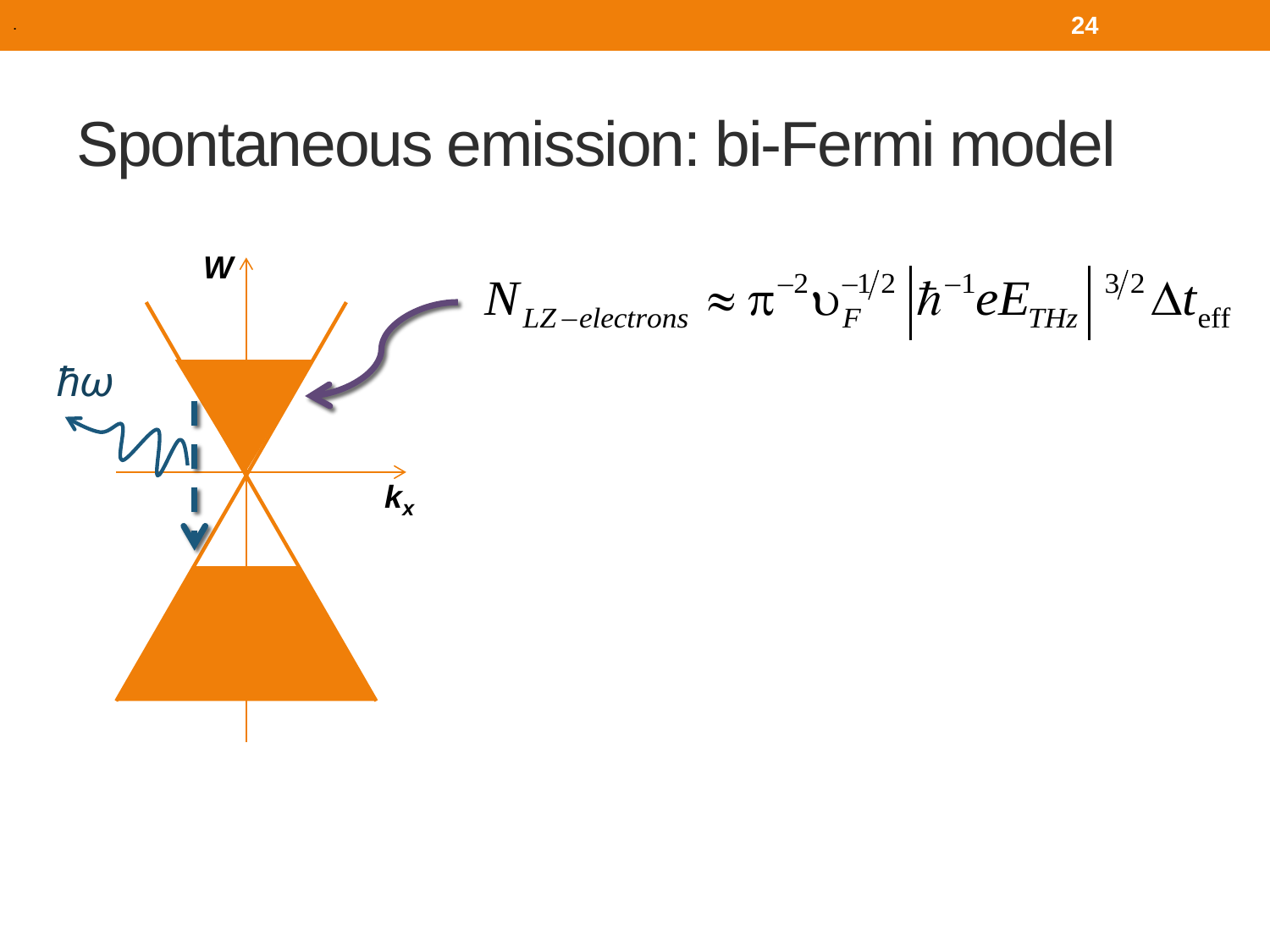### Spontaneous emission: bi-Fermi model



.

$$
N_{LZ-electrons} \approx \pi^{-2} v_F^{-1/2} \left| \hbar^{-1} e E_{THz} \right|^{3/2} \Delta t_{\text{eff}}
$$

*kx* **Spontaneous optical emission of this system seemed to be suitable for experiment interpretation**

$$
N_{\rm detected} \propto \exp\!\left(E_{\rm \scriptscriptstyle THz}^{\rm -3/4}\right)
$$

arXiv:1704.01551 [cond-mat.mes-hall]

I.V. Oladyshkin, S.B. Bodrov, Yu.A. Sergeev, A.I.Korytin, M.D Tokman, A.N. Stepanov Optical emission of graphene and electron-hole pair production induced by a strong THz field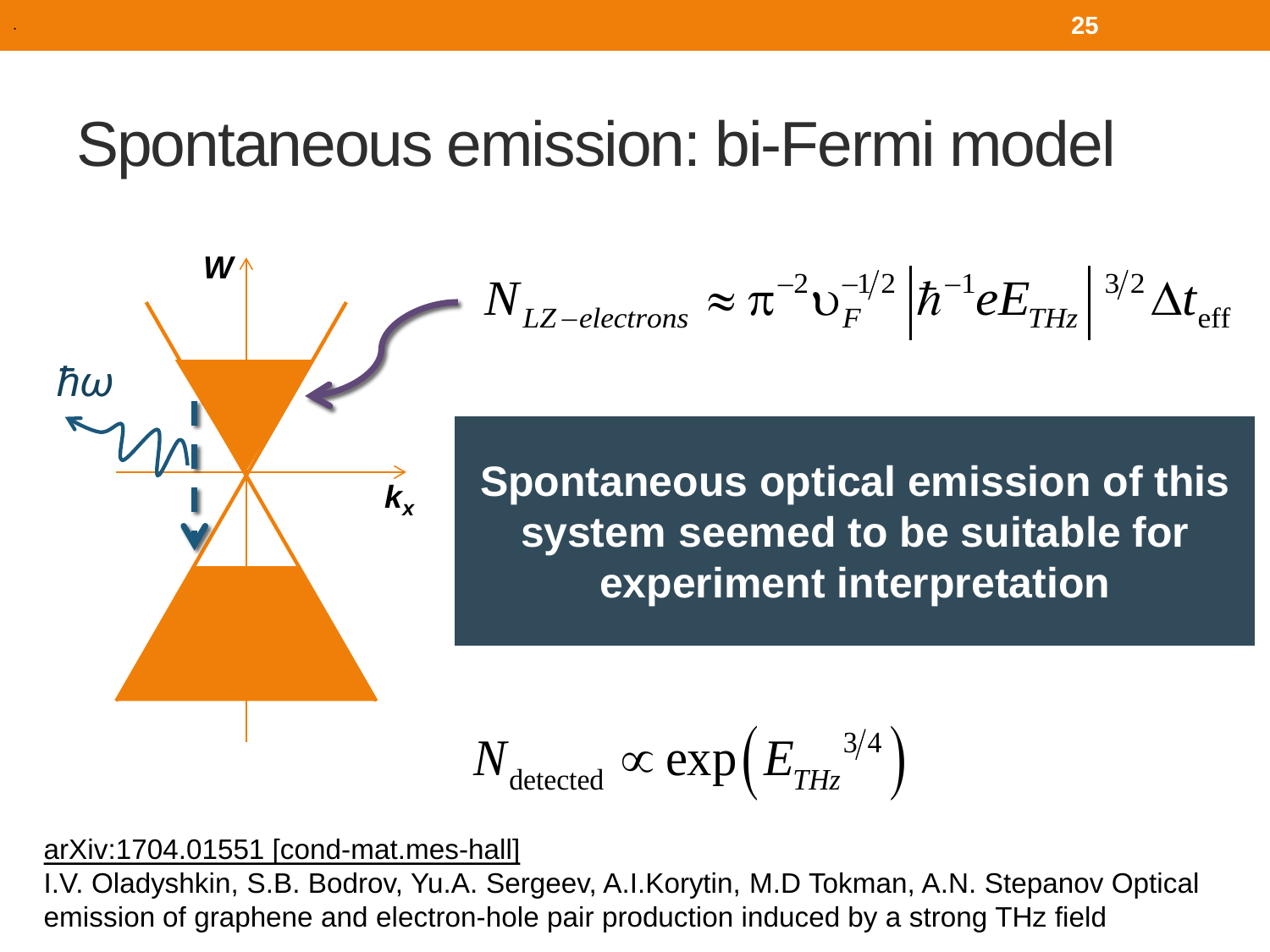SHG from graphene in the presence of THz pulse



**Optical second harmonic**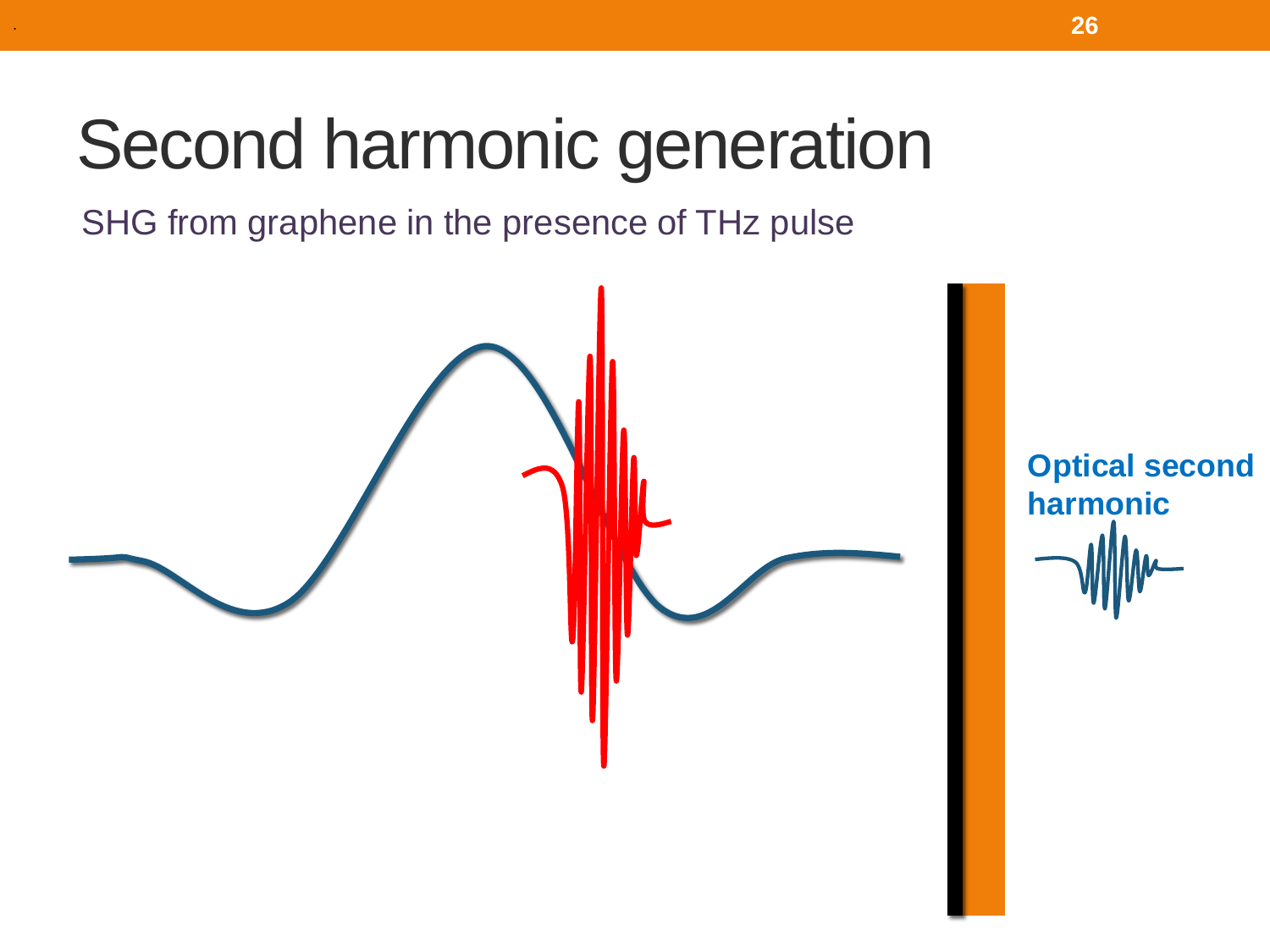SHG from graphene in the presence of THz pulse

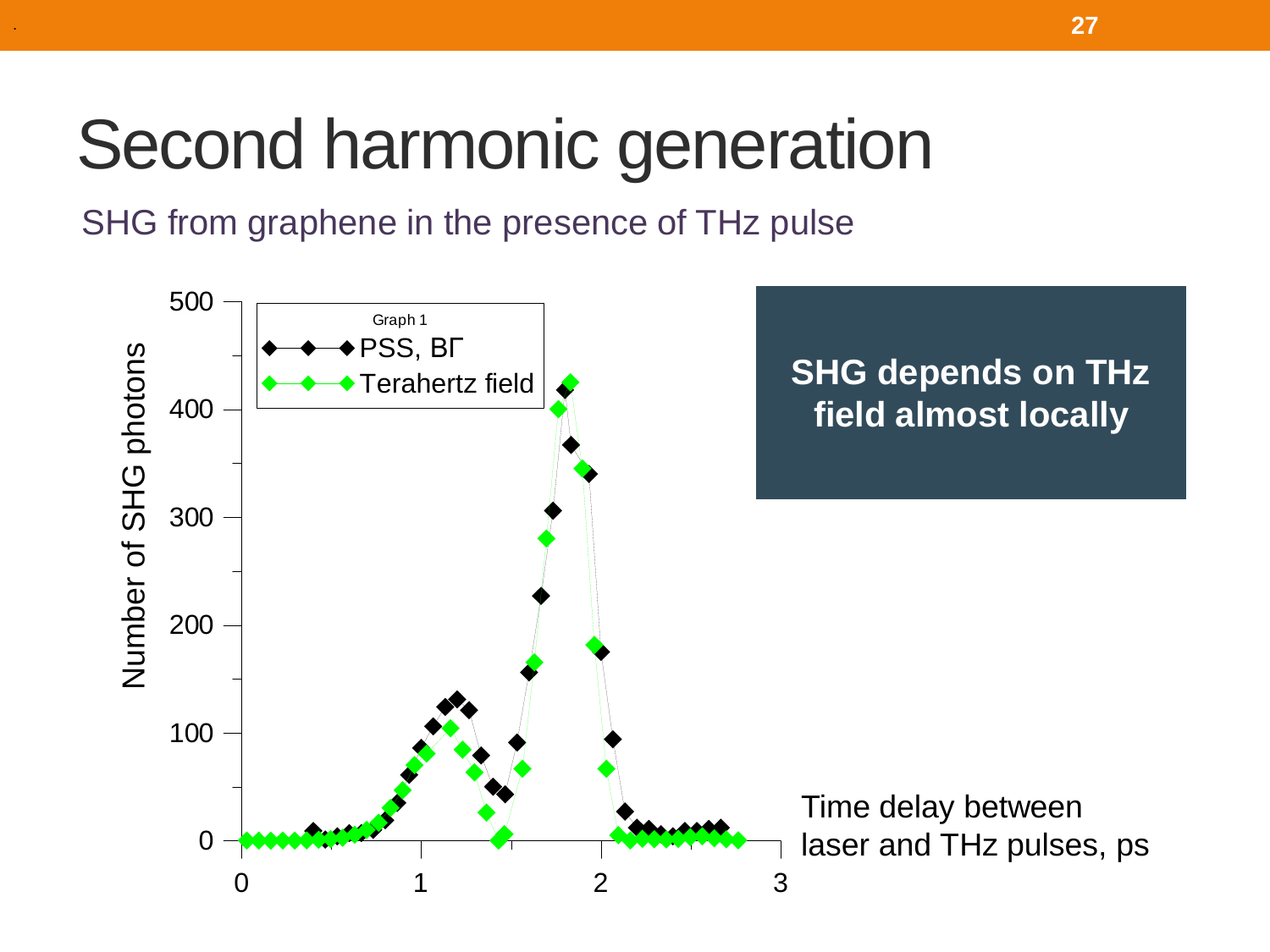SHG from graphene in the presence of THz pulse

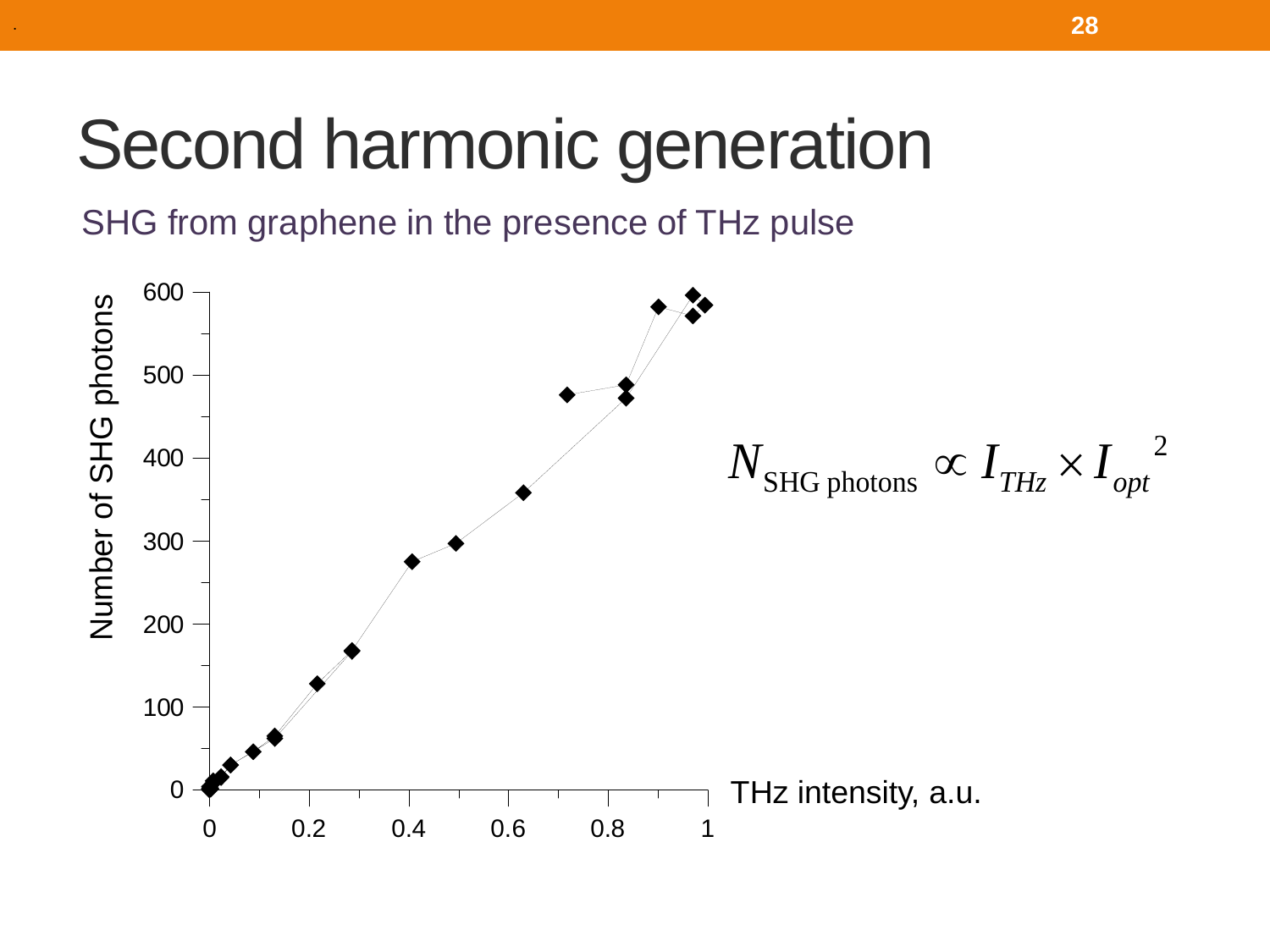SHG from graphene in the presence of THz pulse

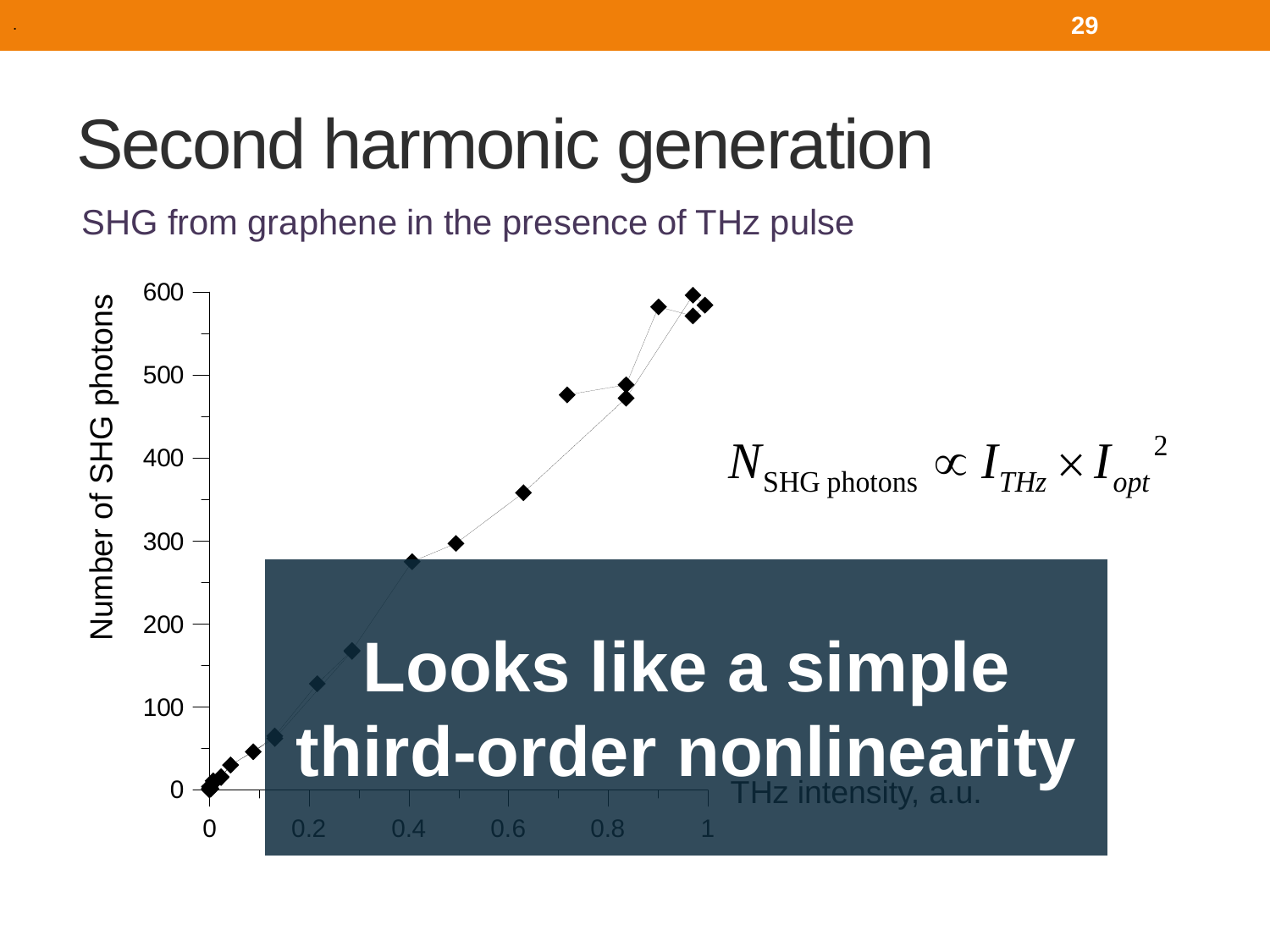**No field** 

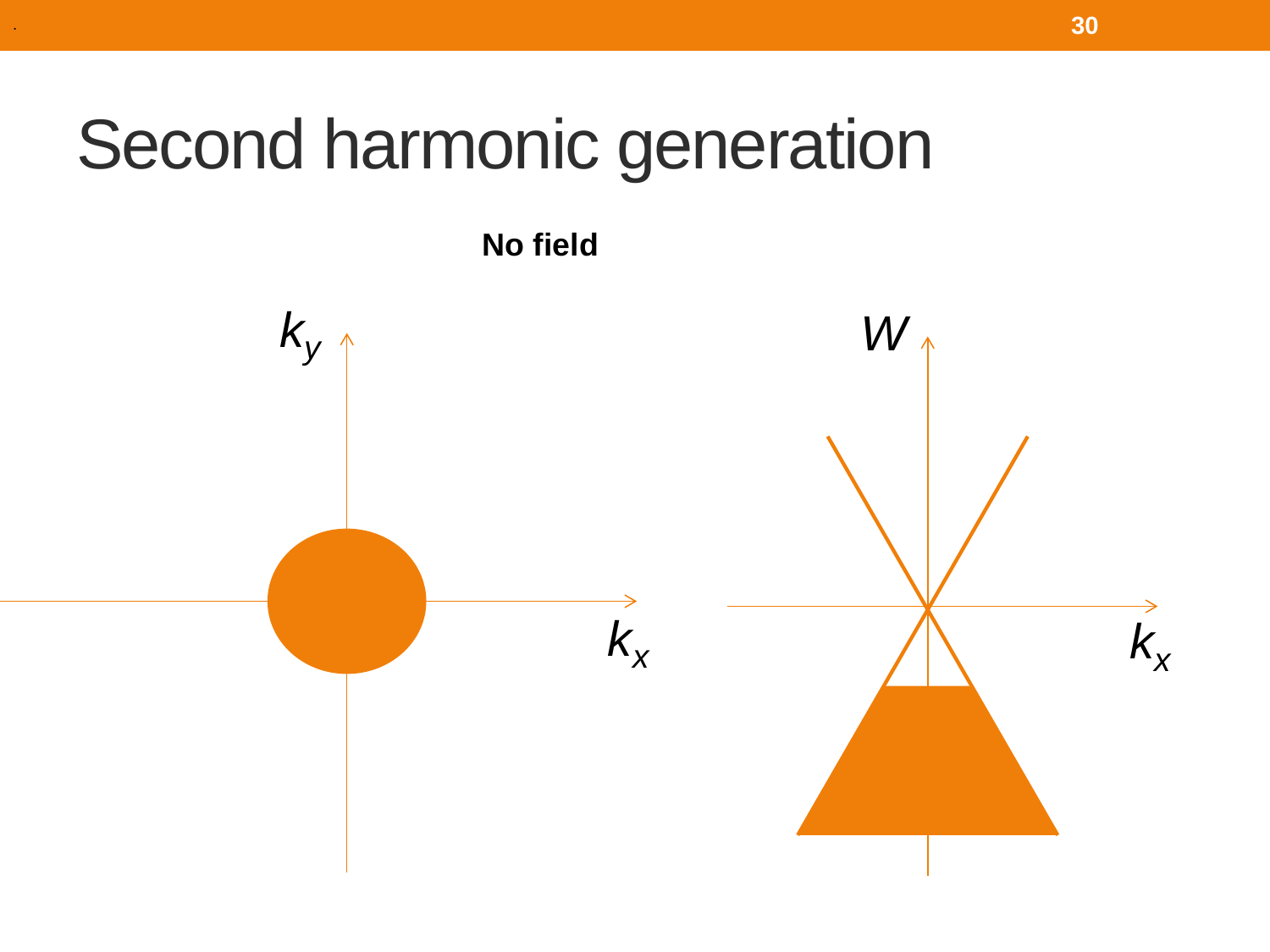THz field is very strong The perturbation theory is inapplicable

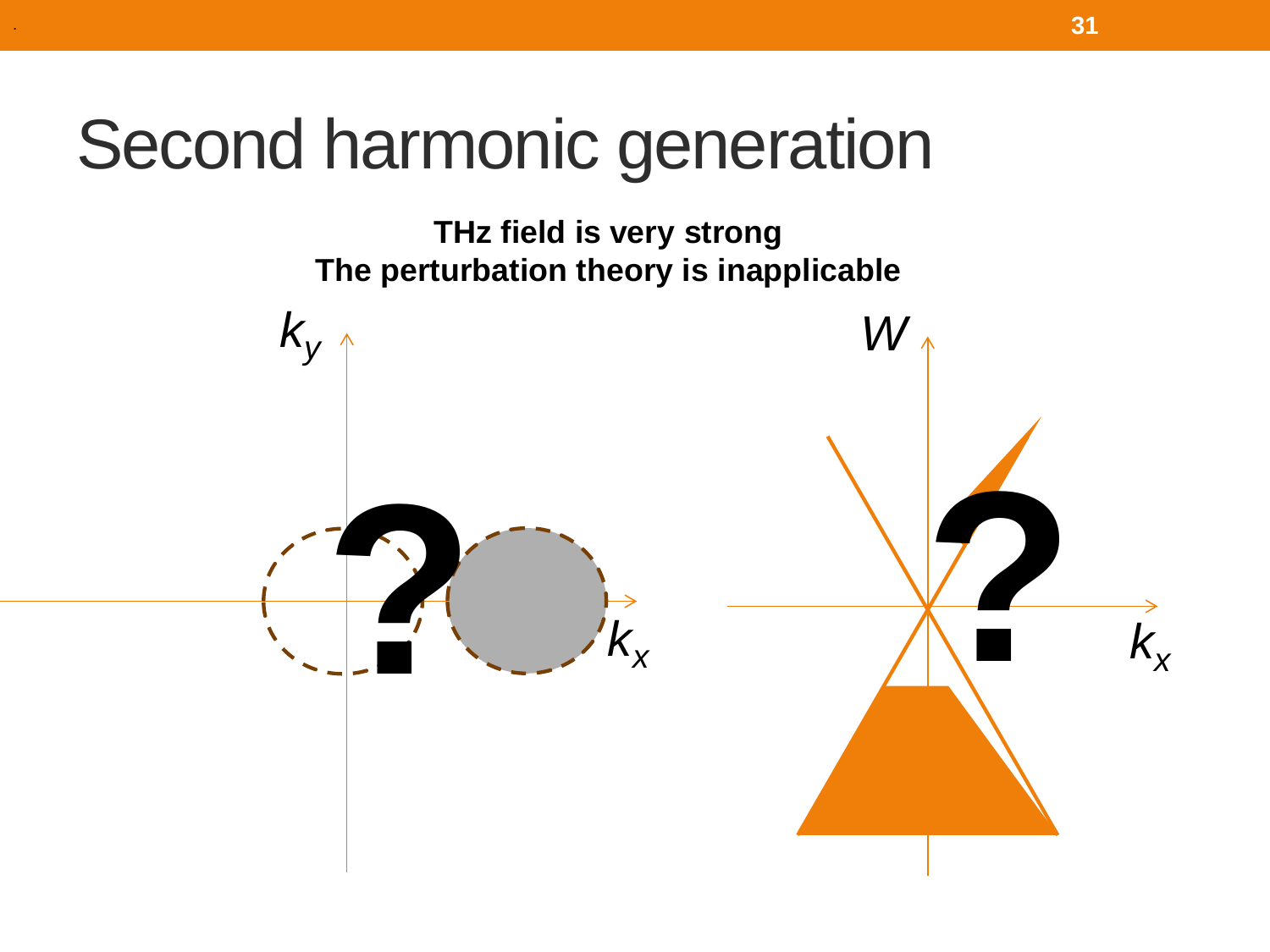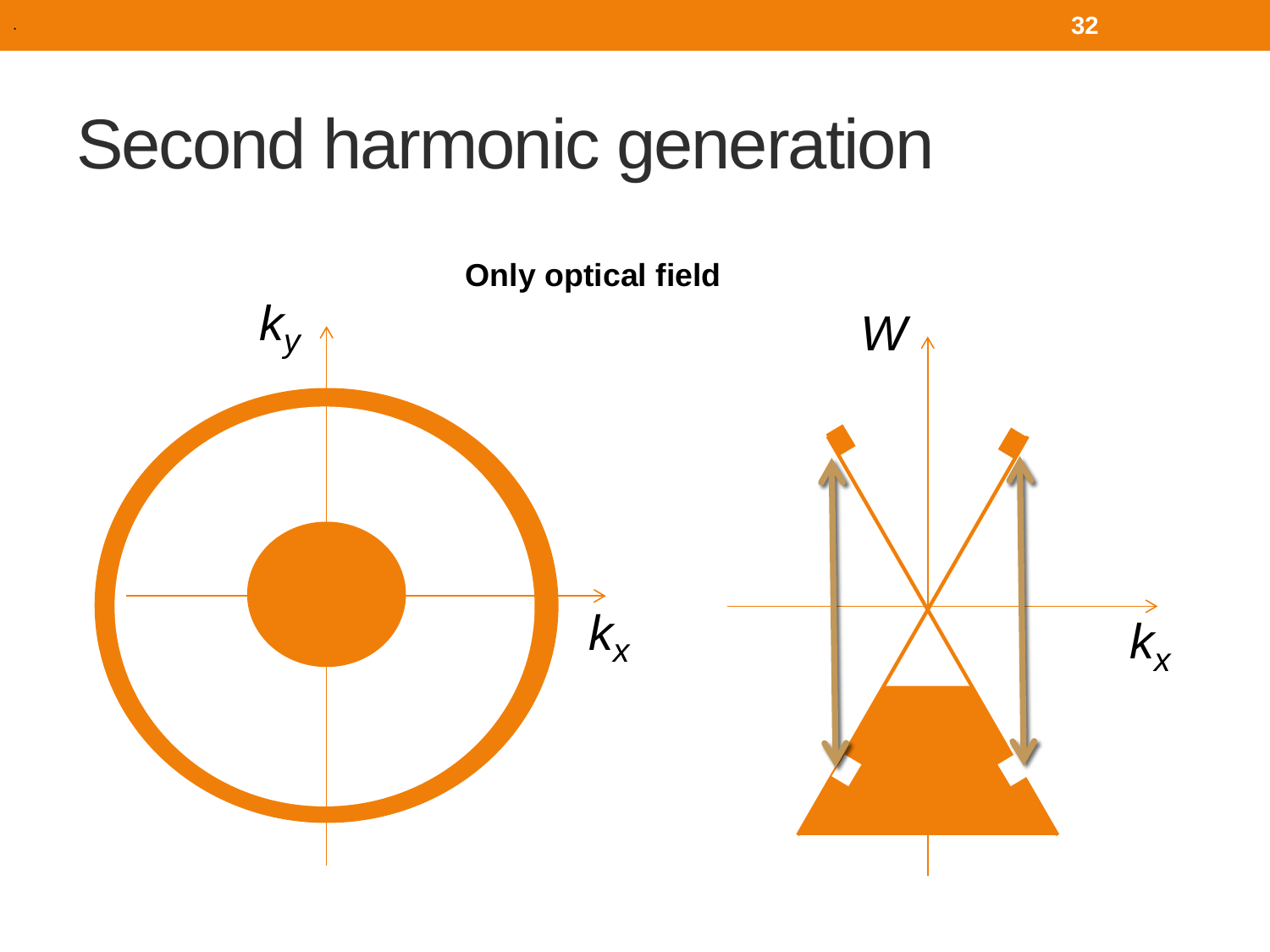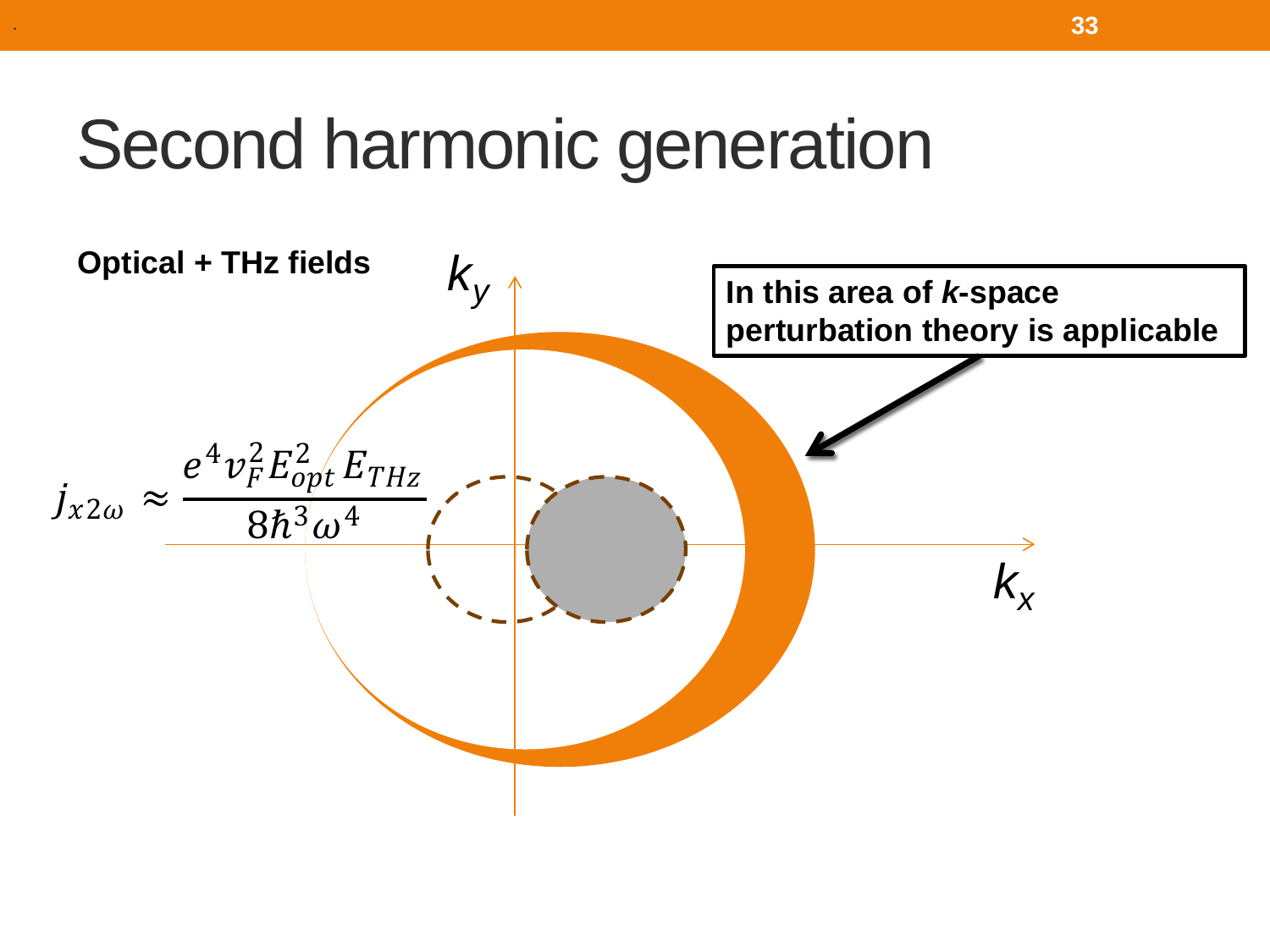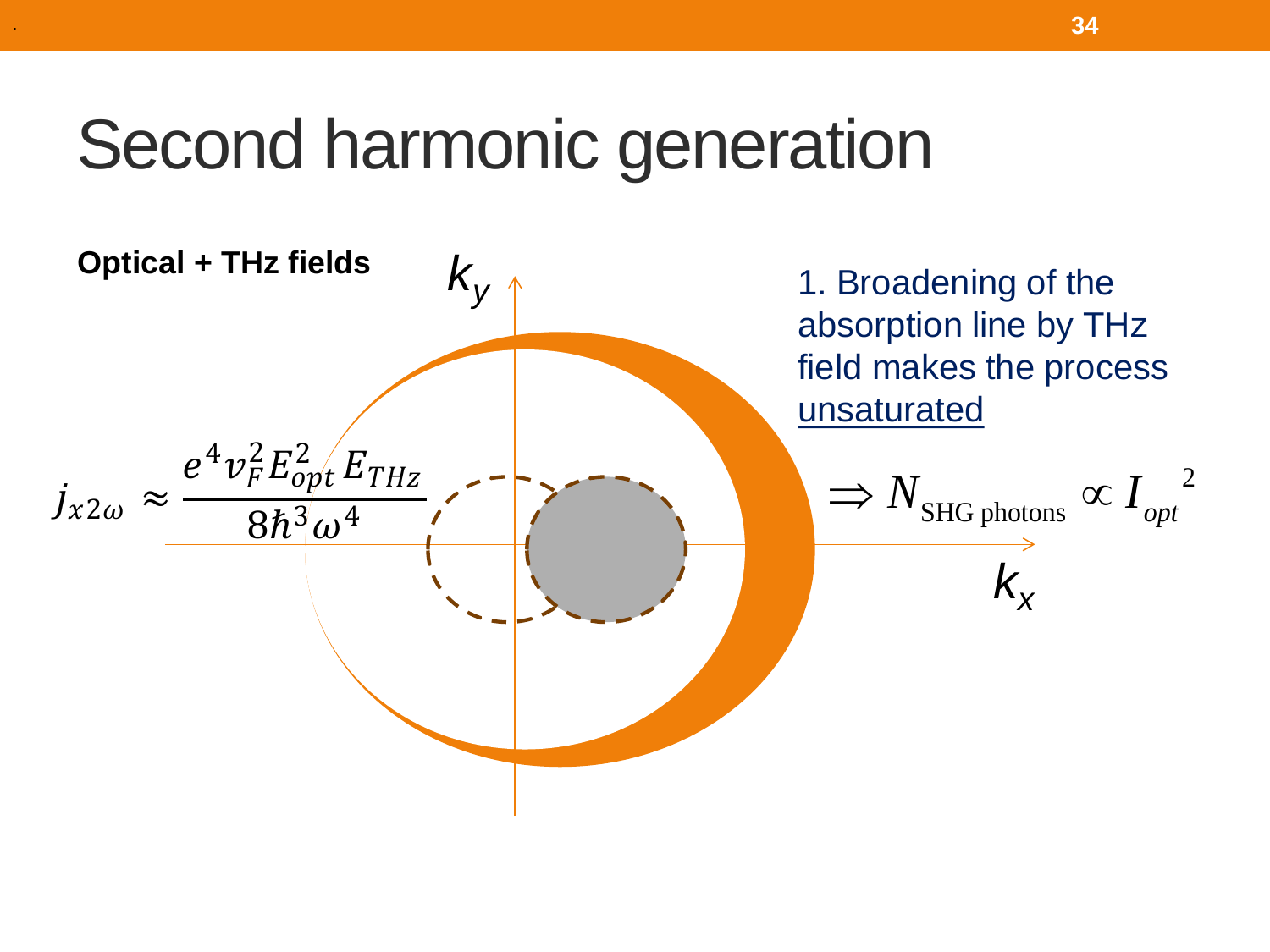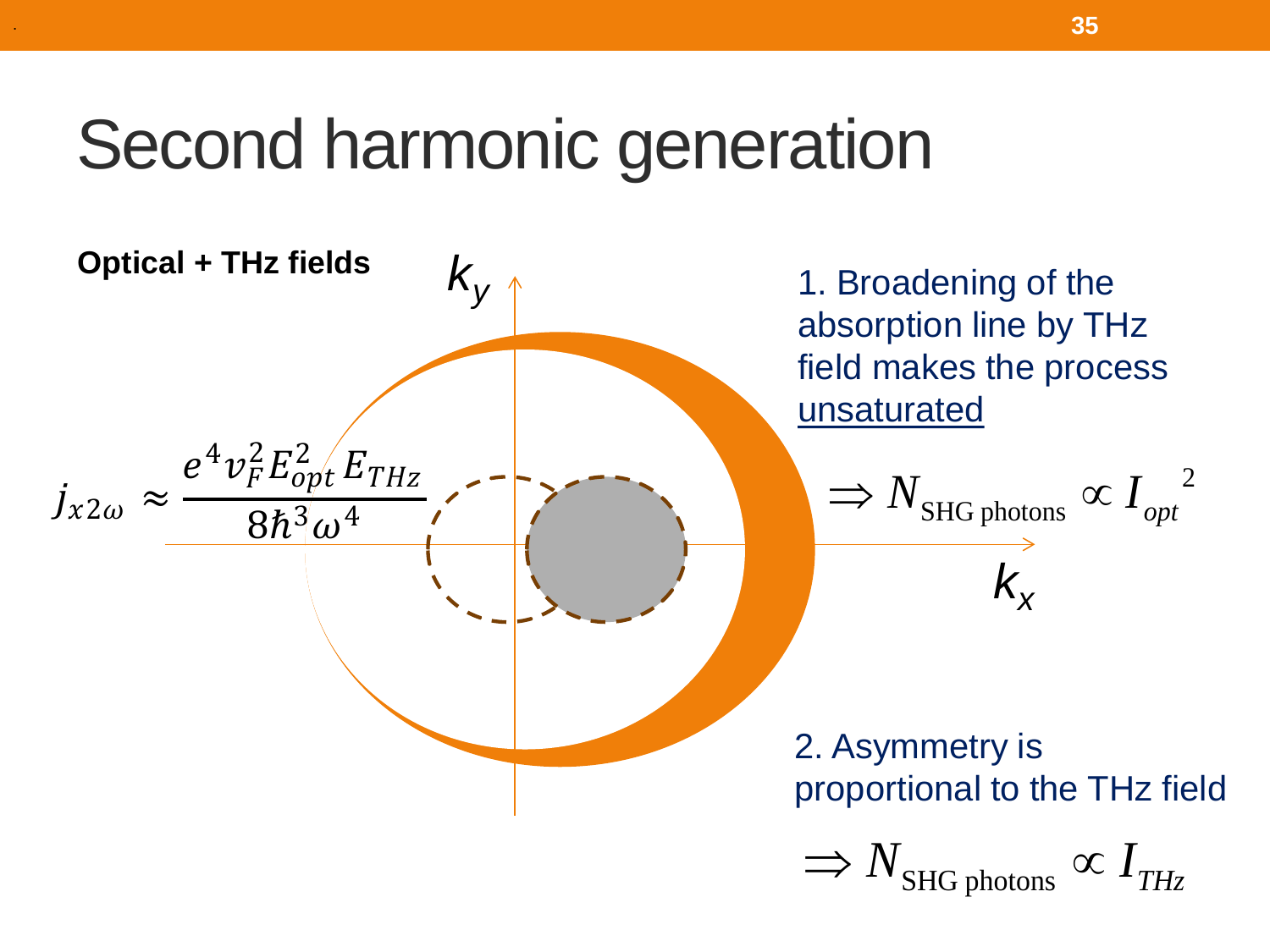# **Conclusion**

- Spontaneous emission of graphene in strong THz field was observed
- The Landau-Zener transitions are the may mechanism of electron-hole pair production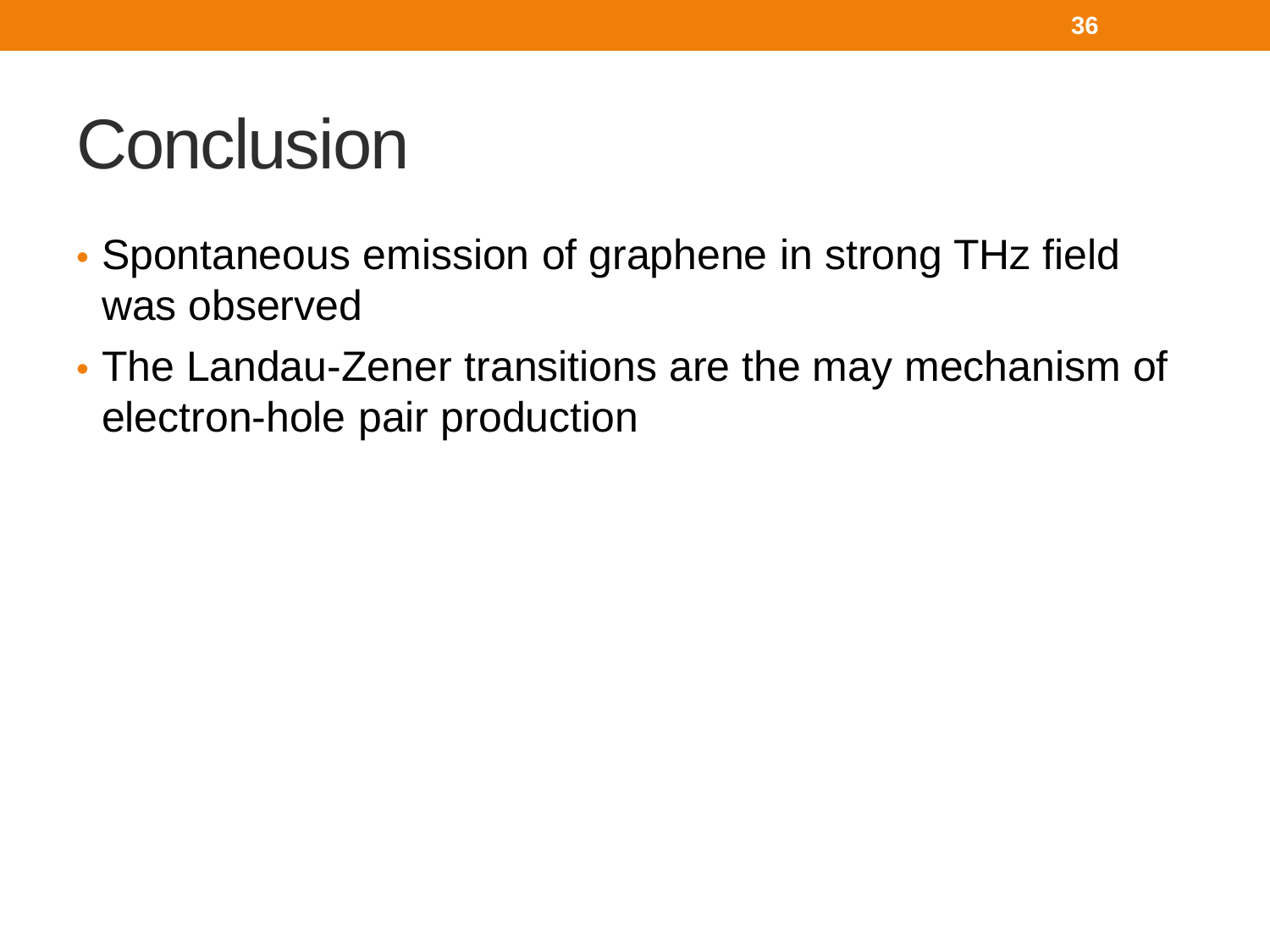# **Conclusion**

- Spontaneous emission of graphene in strong THz field was observed
- The Landau-Zener transitions are the may mechanism of electron-hole pair production
- SHG from graphene in strong THz field was measured
- Broadening of the absorption line by THz field is the principle effect
- The experimental data can be interpreted taking into account electron distribution asymmetry in the resonant region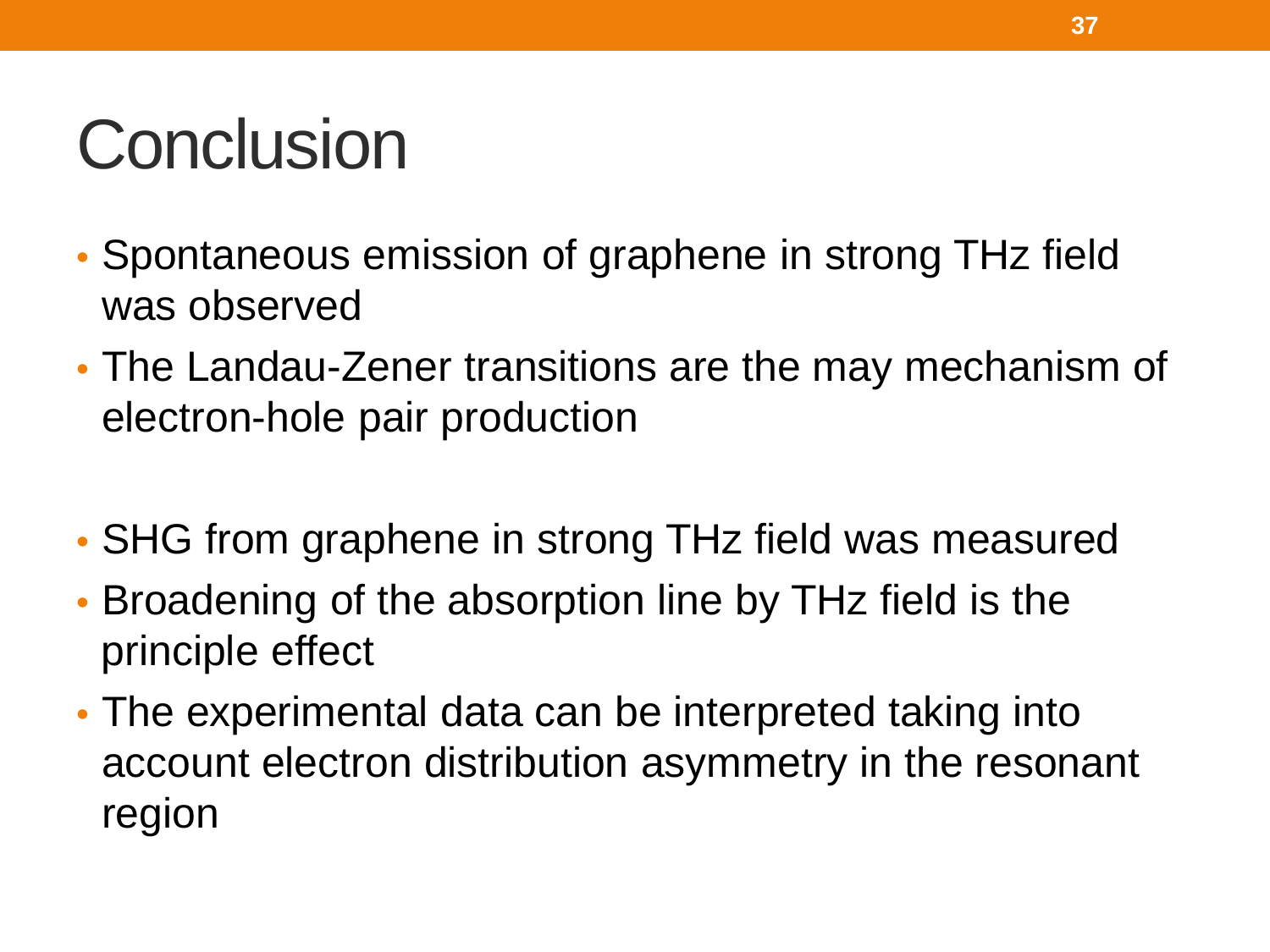### Plans / questions

- Is it possible to observe the Dicke effect in graphene?
	- we need less phonons
- What is different if there is a strong magnetic field?
- Can we extract any data on graphene from these measurements?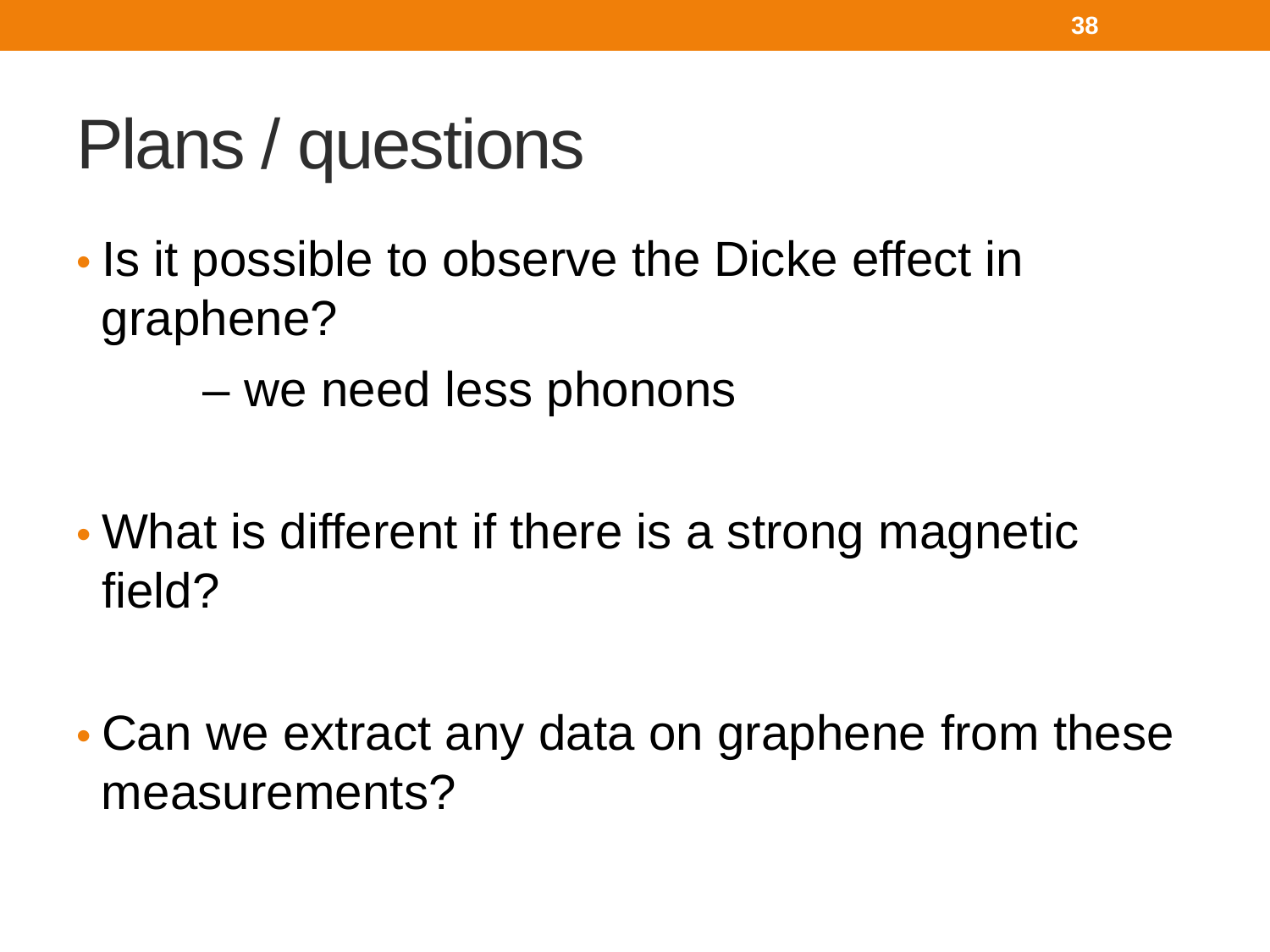### Density matrix equations

$$
\hat{H} = v_F \hat{\sigma} (\hat{p} + eA/c) - e\phi
$$

$$
\left(\frac{\partial}{\partial t} - \frac{e}{\hbar}E(t) \cdot \frac{\partial}{\partial k_x}\right) \cdot \rho_k + i\omega_k \rho_k = -i\frac{\Omega_k(t)}{2} \Delta_k \qquad \qquad \Omega_k(t) = \frac{\sin \theta_k eE(t)}{k\hbar}
$$

$$
\left(\frac{\partial}{\partial t} - \frac{e}{\hbar} E(t) \cdot \frac{\partial}{\partial k_x}\right) \cdot \Delta_k = -i\Omega_k(t) \cdot \left(\rho_k - \rho_k^*\right)
$$

$$
\left(\frac{\partial}{\partial t} - \frac{e}{\hbar}E(t) \cdot \frac{\partial}{\partial k_x}\right) \cdot n_{\Sigma k} = 0
$$